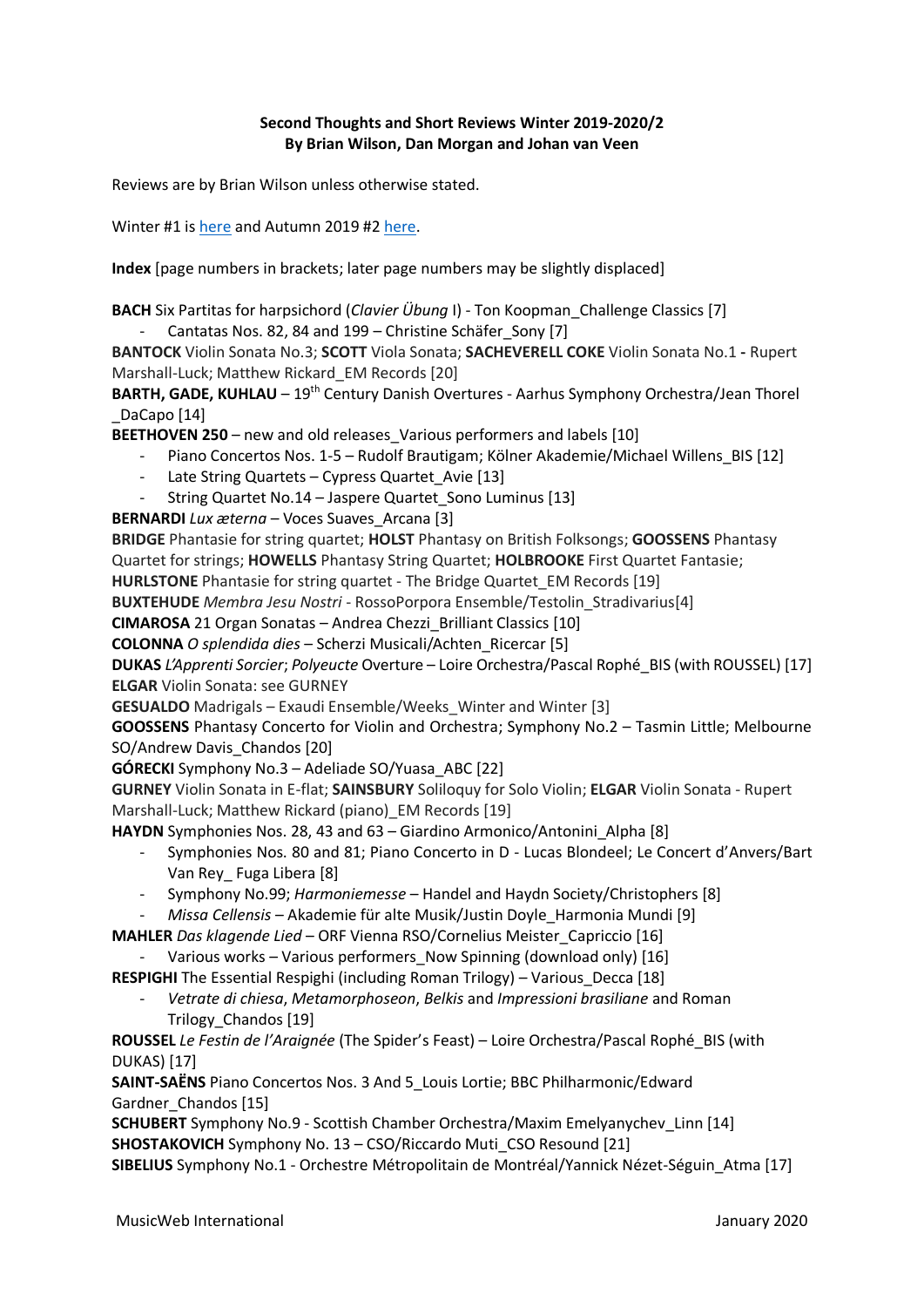**STRAUSS Family**, etc: New Year's Concert – Vienna Philharmonic/Andris Nelsons [23] *Memories of Vienna* - LSO, NSO, VPO/Josef Krips\_Decca Eloquence [24] **TCHAIKOVSKY** *Swan Lake* - Russian State Symphony Orchestra/Dmitry Yablonsky\_Naxos [15]

\*\*\*

**Arp-Schnitger-Organ Norden Vol. 2** - Agnes Luchterhandt, Thiemo Janssen MDG [5] *In Nomine* II – Fretwork Signum [2] *The Soldier* **– from Severn to Somme –** Maltman/Middleton\_Signum [22]

*In Nomine II* **Nico MUHLY (\*1981)** Slow (In Nomine in 5 parts) [08:21] **Robert PARSONS (1535-1572)** In Nomine IV in 7 parts [02:29] In Nomine V in 7 parts [03:03] **John BULL (c1562-1628)** In Nomine in 11/4 [05:37] **John BALDWIN (1560-1615)** Proportions to the minim [02:31] Upon In Nomine 1592 [01:36] In Nomine 1606 [02:19] **Alfonso FERRABOSCO II (1575-1628)** In Nomine in 6 parts, No. 1 [03:45] In Nomine in 6 parts, No. 2 [04:07] In Nomine through all the parts [05:47] **Gavin BRYARS (\*1943)** In Nomine [09:16] **John WARD (c1589-1638)** In Nomine in 5 parts [03:19] **Christopher TYE (1505-c1573)** Reporte [01:43] Howlde fast [01:09] Re la re [01:22] **Henry PURCELL (1659-1695)** In Nomine in 7 parts (Z 747) [03:35] Fretwork rec. 2018, St Mary Magdalen Church, Sherborne, Gloucestershire, UK DDD

In Nomine II fretwork

Reviewed as 24/96 flac download from [Hyperion](https://www.hyperion-records.co.uk/dc.asp?dc=D_SIGCD576) **SIGNUM CLASSICS SIGCD576** [59:50] For purchase details see also review by BW i[n Winter/1.](http://musicweb-international.com/classrev/2019/Dec/Winter_2019_1.pdf)

Few pieces are more characteristic of English consort music of the Renaissance than the *In nomine*. The name refers to a phrase from the plainchant *Gloria tibi Trinitas*, which became particularly famous through John Taverner's mass based on that chant. More than 300 pieces of this kind from the 16th and 17th centuries have been preserved. In 1987 Fretwork devoted its first release to this genre, and more than 30 years later it has recorded a sequel. Only one piece appears on both discs: Baldwin's setting dated 1592; otherwise we get other pieces here.

Despite having the identical subject, the pieces are very different. Obviously, that goes in particular for the two contemporary items. Nico Muhly's *Slow* is almost the opposite of the Renaissance items, due to its fast tempo (despite the piece's title), the strong dynamic contrasts and its stubborn rhythm.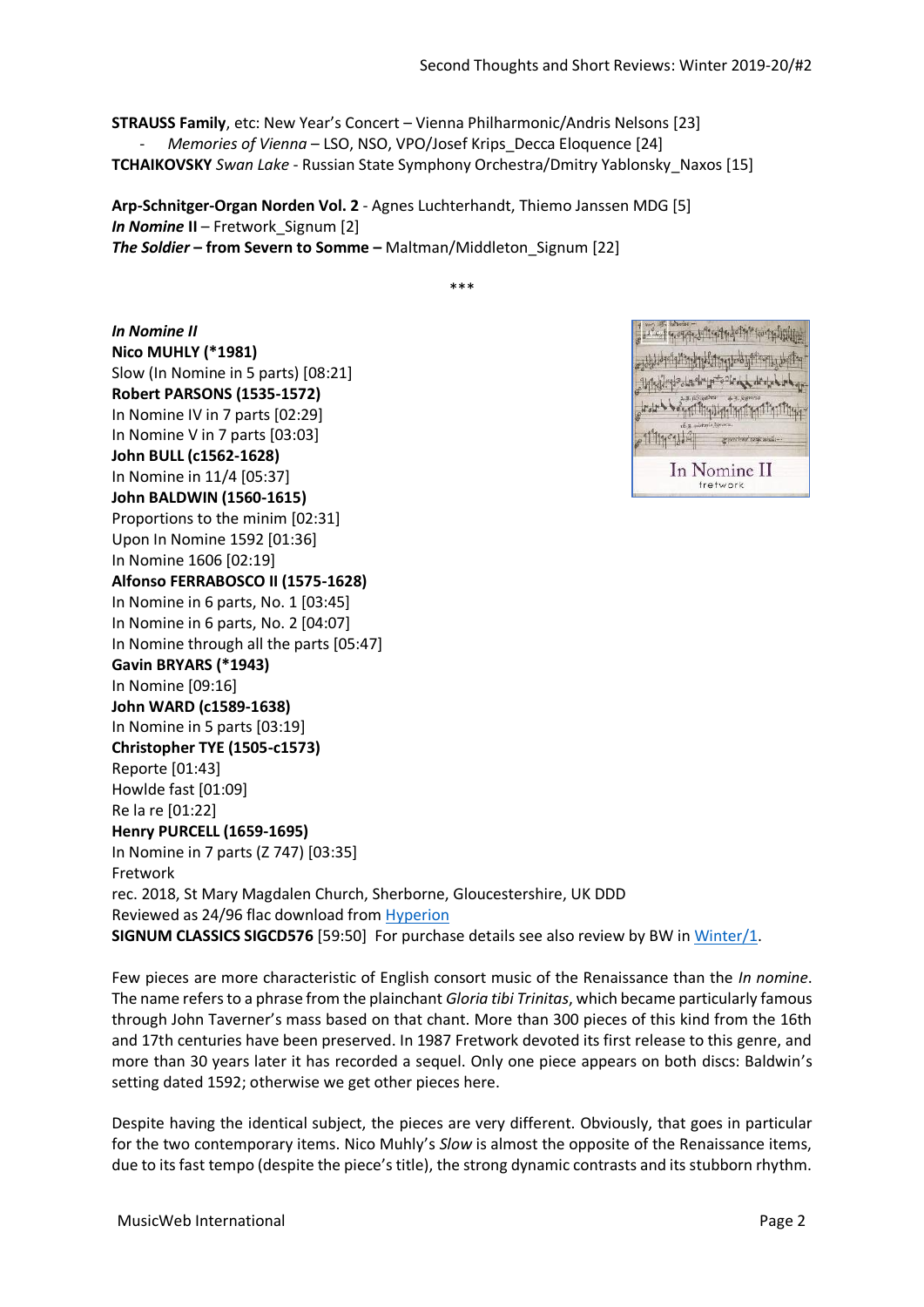In comparison, Gavin Bryars stays much closer to the style of the Renaissance. As these two pieces take almost a third of the programme, this disc is only suitable for those who have an open ear for modern music. Fretwork is one of the best ensembles of its kind, and delivers very fine and inciting performances. The scoring for six or seven viols lends some of the pieces an almost orchestral character. Even so, Fretwork manages to keep the sound transparent. It is also very responsive to the various rhythms. Lovers of music for viol consort should not miss this disc. [**Johan van Veen**]

## **Carlo GESUALDO (1566-1613)**

#### *Madrigali a cinque voci*

Selections from Libro V and VI (1611) [60:31] *'Mercè!', grido piangendo* (V) [4:22] *Io pur respiro in così gran dolore* (VI) [3:03] *Itene, o miei sospiri* (V) [2:58] *Gioite voi col canto* (V) [3:16] *'Io parto' e non più dissi* (VI) [3:21] *S'io non miro non moro* (V) [2:55] *Deh, come invan sospiro* (VI) [3:27] *Mille volte il dì moro* (VI) [3:12] *Asciugate i begli occhi* (V) [4:02] *O dolorosa gioia* (V) [3:56] *Se la mia morte brami* (VI) [3:45] *Ardita zanzaretta* (VI) [3:17] *Volan quasi farfalle* (VI) [2:32] *Al mio gioir il ciel si fa sereno* (VI) [2:11] *Dolcissima mia vita* (V) [2:45] *Tu piangi, o Filli mia* (VI) [3:09] *Moro, lasso, al mio duolo* (VI) [3:46] *Languisce al fin chi da la vita parte* (V) [4:24] Exaudi Vocal Ensemble/James Weeks rec. 2019, St Bartholomew's Church, Oxford, UK Texts included **WINTER & WINTER 910 259-2** [60:31] See [review by Dominy Clements.](http://www.musicweb-international.com/classrev/2019/Oct/Gesualdo_madrigals_9102592.htm)



The only thing that is drab about this recording is the cover. My other complaint is that the streamed version of the booklet comes without the insert on which the texts are included. Nor does there appear to be any opportunity to download this album. All that said, the CD – or the streamed version from Naxos Music Library – is as valuable as Dominy Clements says in his review.

### **Stefano BERNARDI (1577 - 1637)**

*Lux aeterna - A Salzburg Requiem*

Missa pro defunctis 6 vocum [41:50] Sinfonia III concertata [03:04] Ad te, Domine, levavi animam meam [02:47] Sinfonia IV concertata [03:32] Letanie a 4 concertate [08:51] Sinfonia II concertata [02:33] De profundis clamavi ad te, Domine [05:27] Voces Suaves, Concertato Scirocco rec. 2019 Stadtkirche St. Martin, Rheinfelden, Switzerland DDD Texts and translations included Reviewed as a stereo 16/44 download with pdf booklet from Outhere

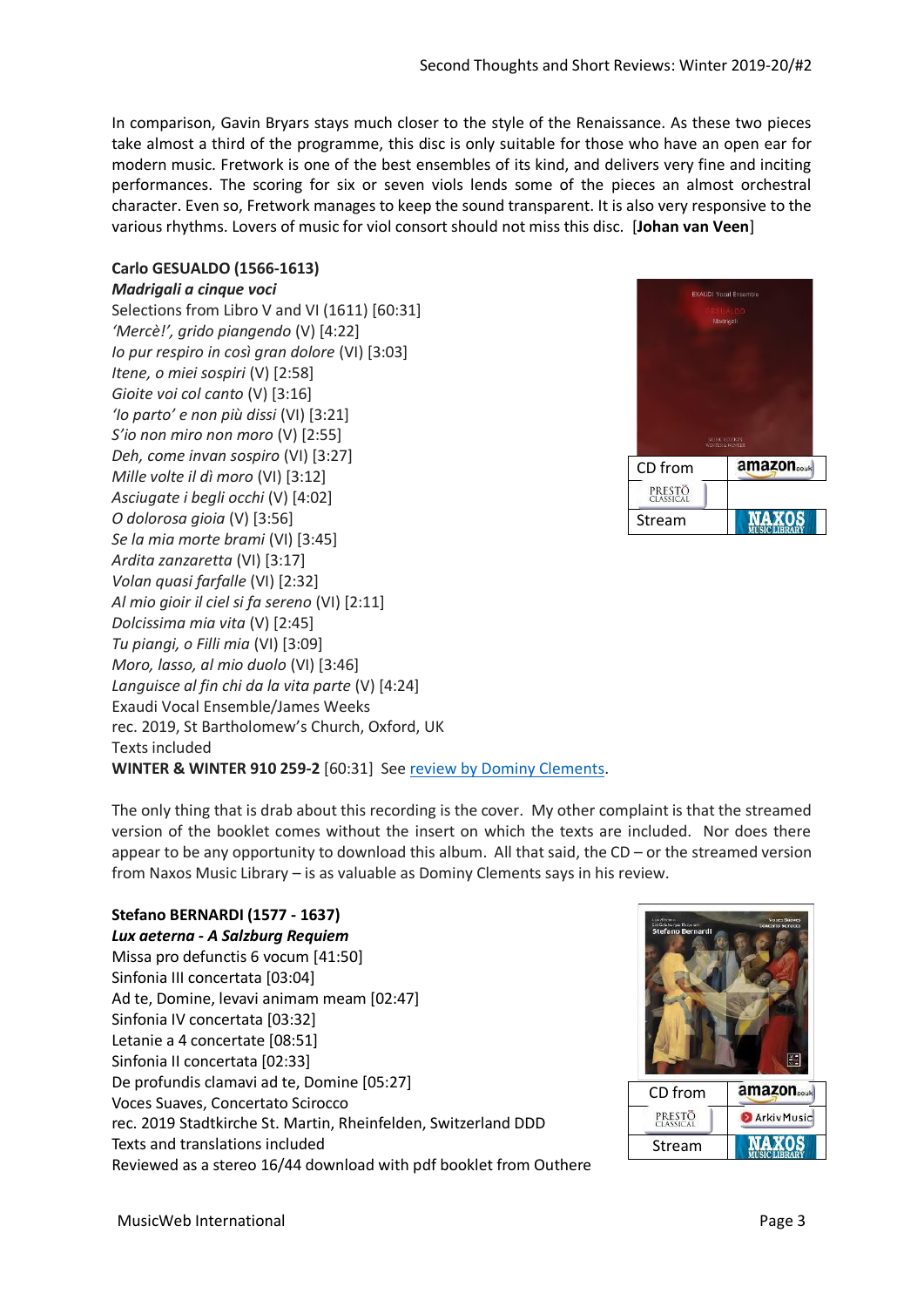### **ARCANA A 470** [68:15] See also [review by BW in Autumn 2019/2.](http://www.musicweb-international.com/classrev/2019/Nov/Autumn_2019_2.pdf)

Music for Salzburg Cathedral is probably first and foremost associated with the sacred oeuvre of Heinrich Ignaz Franz von Biber, and especially his large-scale *Missa Salisburgensis*. One of his predecessors as *Kapellmeister* there was Stefano Bernardi who was appointed as such at the latest in 1627. The main aim of sacred music at Salzburg Cathedral was to reflect its importance, and this explains the splendour of the pieces Bernardi composed for the Cathedral. One of them is the *Missa pro defunctis*, included in the programme recorded by Voces Suaves and Concerto Scirocco. It is for six voices, but at some moments the ensemble is split into two choirs, high versus low. The new declamatory style, which emerged in Italy in the early 17th century, comes especially to the fore in the *Letanie a 4 voce concertate*.

The offertorio *Ad te, Domine, levate* and the setting of Psalm 129 (130), *De profundis clamavi*, are for eight voices and are very much like the *Requiem*. In the latter's Sequentia (*Dies irae*), the even sections are sung in plainchant. The tempo is very slow, which I find questionable. However, that is the only issue here. The two ensembles deliver splendid, colourful performances; both the singing and the playing are excellent. Bernardi is not well represented on disc, and considering the quality of his music, this disc is an important addition to the discography. [**Johan van Veen]**

### **Dietrich BUXTEHUDE (1637-1707)**

*Membra Jesu Nostri*, BuxWV75 (1680) [65:54] RossoPorpora Ensemble/Walter Testolin rec. 24-26 July 2013, Chiesa di S. Margherita a Campodoro, Italy. DDD Texts and translations included **STRADIVARIUS STR37004** [65:54]

One might imagine that a series of cantatas devoted to the wounds of Jesus on the cross might have little appeal in this predominantly secular age, but that would be to reckon without the existence of so many recordings of the work – three appeared in 2019 alone; this one dates from a little earlier.

We know very little of Buxtehude's motivation in the composition of an

exercise which might seem more appropriate to a South German or Italian composer of the counterreformation, but conservative Lutheranism retained the crucifix, on the altar or otherwise on prominent display, when some other reformed churches preferred the empty cross. We do know that the music was dedicated to Buxtehude's Swedish friend Düben, and Swedish Lutheranism has always retained much pre-reformation symbolism. Whatever the motivation, the existence of so many recordings is testimony to the music's appeal. Stuart Sillitoe thought the most recent release, on Resonus, excellent – [review.](http://www.musicweb-international.com/classrev/2019/Apr/Buxtehude_Membra_RES10238.htm) There are also fine versions from The Sixteen (Coro **COR16082** – [March](http://www.musicweb-international.com/classrev/2010/Mar10/March_Download_Roundup.htm)  [2010](http://www.musicweb-international.com/classrev/2010/Mar10/March_Download_Roundup.htm), where it's wrongly attributed to Linn) and from Emma Kirkby and others on Chandos (**CHAN0775**, which has been generally liked more than by Johan van Veen – [review\)](http://www.musicweb-international.com/classrev/2011/Mar11/Buxtehude_chan0775.htm).

There's a great deal to be said for this Italian recording, but it's not generally available in the UK on CD and those who do have it are asking a wide variety of prices: £10.40, £12.83 and £61.24 plus p&p – all from the same dealer. The download is devoid of booklet.

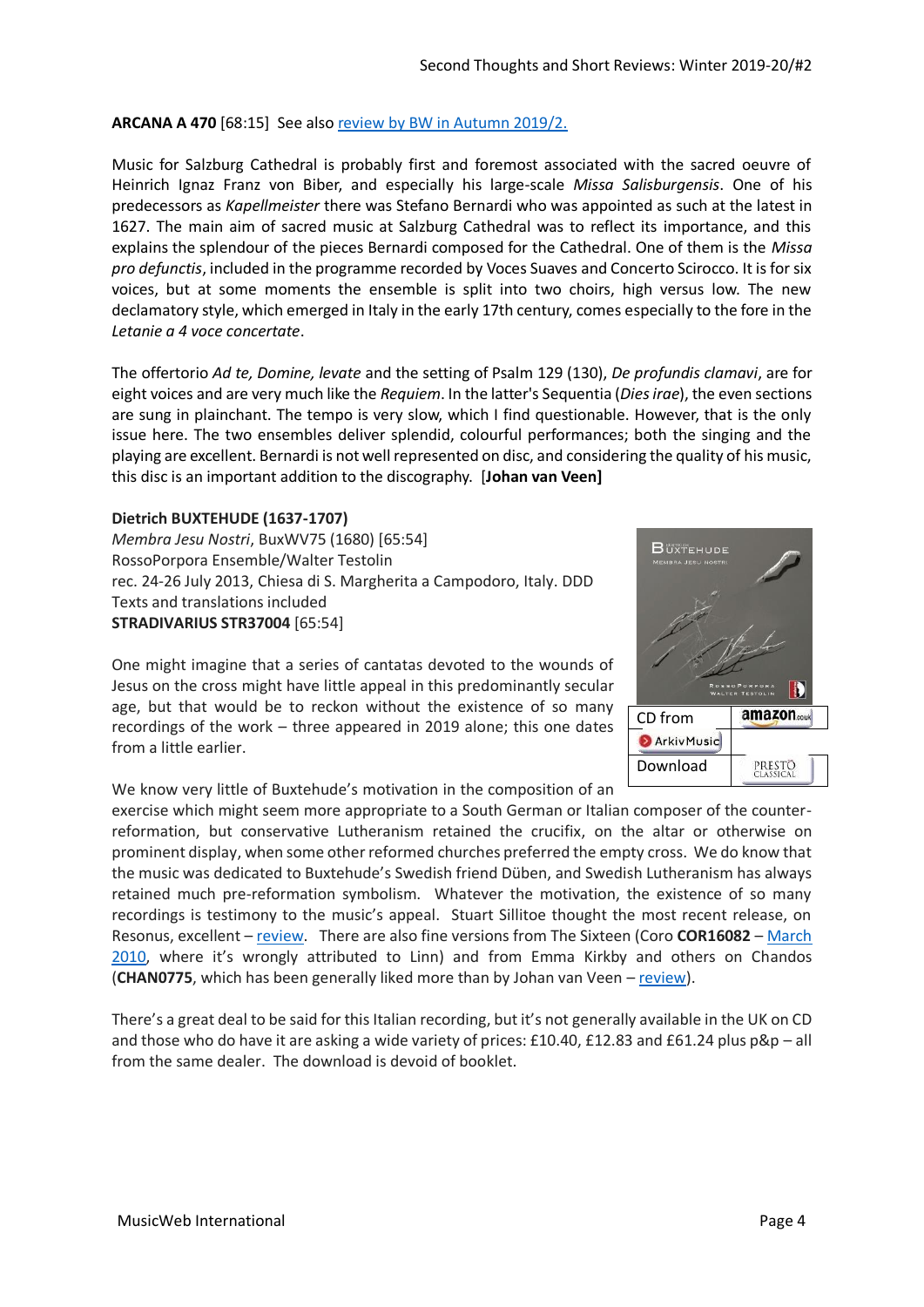## **Giovanni Paolo COLONNA (1637-1695)** *O splendida dies* Salve Pretiosum (per il Santissimo) [05:16] Advolate fideles populi (per S. Andrea Apostolo) [07:08] Sonata VIII [02:53] O splendida dies (per ogni tempo) [08:08] **Giulio Cesare ARRESTI (1619-1701)** Sonata XVI - Elevazione [02:34] **Giovanni Paolo COLONNA** Pulcra es (per la Beata Vergine) [07:35] Sonata VII [02:58] E Libano caeli (per ogni tempo) [08:00] Sinfonia sopra Ride tellus [02:00] Esurientes (per l'Idria, ò per il Santissimo) [05:34] Sinfonia sopra Iubilet caelum [01:03] Adeste superi (per il Santissimo) [05:31] Scherzi Musicali/Nicholas Achten rec. 2018, Church of St Jean l'Evangéliste, Beaufays, Belgium DDD Texts and translations included Reviewed as a stereo 16/44 download with pdf booklet from Outhere **RICERCAR RIC 406** [58:41] See als[o review by BW in Autumn 2019/2.](http://www.musicweb-international.com/classrev/2019/Nov/Autumn_2019_2.pdf)



Nicholas Achten and his ensemble Scherzi Musicali like to explore unknown repertoire. Giovanni Paolo Colonna is not entirely unknown, but he is certainly not a household name. He was born and died in Bologna, and there he worked first as organist and then as *maestro di cappella* at the Basilica of San Petronio. He was a prolific composer who wrote liturgical music in the *stile antico*, but also sacred concertos for solo voices. The latter genre is the subject of the present disc. The vocal items are taken from his Op. 3, a collection of motets for two and three voices with basso continuo, which was printed in 1681. As one may expect, they include quite some textual expression and are largely of a declamatory character. That comes off very well in these performances. The three sopranos make a particularly good impression. The singing of Nicholas Achten may not be to everyone's taste (certainly not mine), especially because of a slight tremolo in his voice. He also lacks a degree of power in comparison with the sopranos. With regard to the line-up in the instrumental pieces, Achten has taken some liberties which are questionable. However, the main thing is here that this disc is a convincing demonstration of the quality of Colonna's music, which deserves much more attention. This recording offers a good opportunity to become acquainted with his oeuvre. [**Johan van Veen**]

**Arp-Schnitger-Organ Norden Vol. 2 Johann Sebastian BACH (1685-1750)** Toccata in d (Dorian), BWV538/1 [5:35] **Dietrich BUXTEHUDE (1637-1707)**  Passacaglia in d minor, BuxWV161 [6:19] *Von Gott will ich nicht lassen*, BuxWV 220 [2:34] Toccata in F, BuxWV156 [7:56] **Johann Sebastian BACH** *Nun komm, der Heiden Heiland*, BWV599 [1:46] *Lobt Gott ihr Christen*, BWV732 [1:34] *O Lamm Gottes unschuldig*, BWV618 [3:57] *Erschienen ist der herrlich Tag*, BWV629 [1:02] *In dir ist Freude*, BWV615 [2:50] *Wohl mir, dass ich Jesum habe* / *Jesus bleibet meine Freude* from BWV147 [5:57]

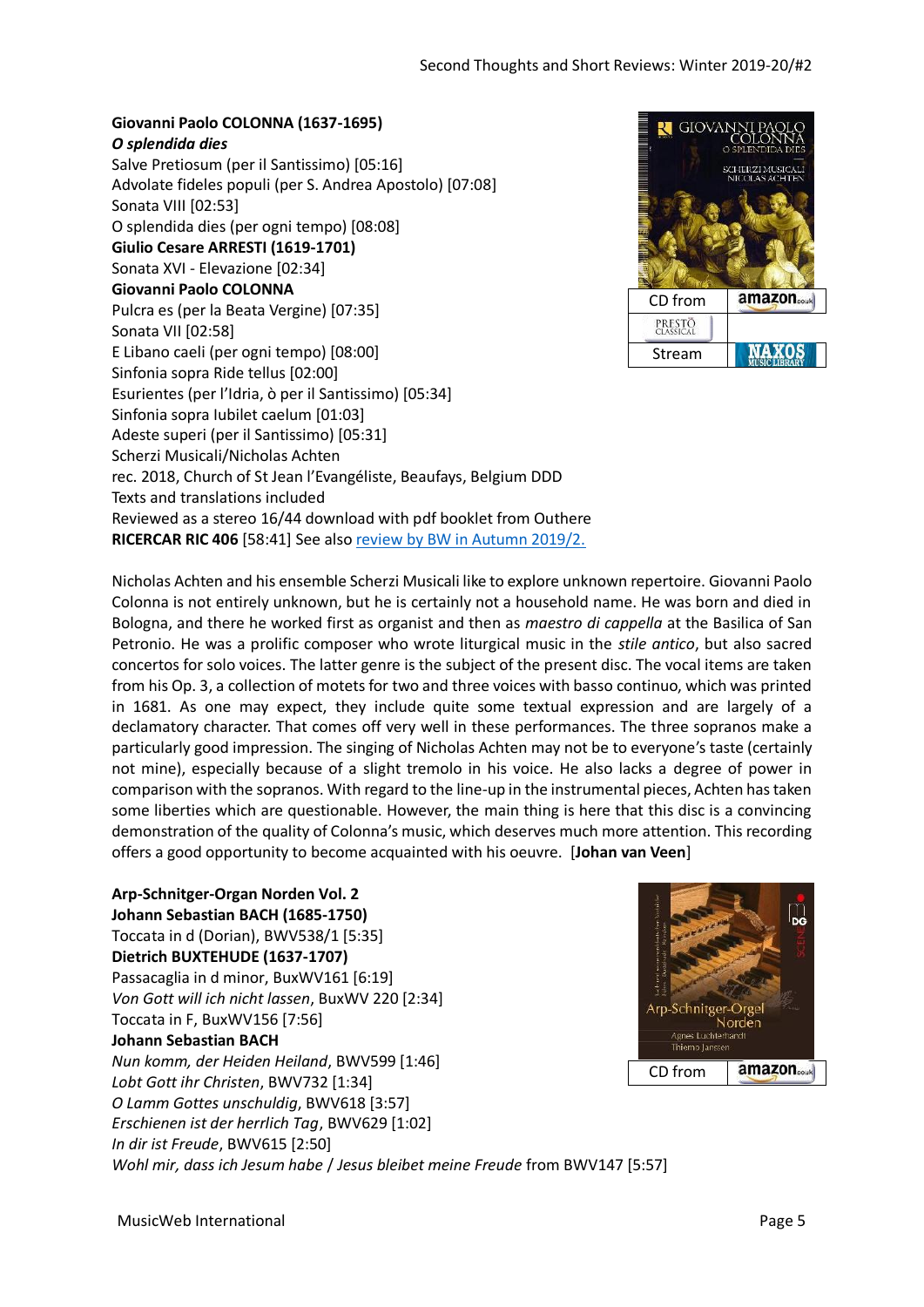(Organ version for two players by Agnes Luchterhandt) Toccata (*Præludium*) in C, BWV566 [10:44] **Georg BÖHM (1661-1733)** Aria: *Jesu, du bist allzu schöne*(14 variations) [7:04] *Vater unser im Himmelreich* [4:22] **Johann Adam REINCKEN (1643-1722)** *Fuga* in g minor [4:15] **Johann Sebastian BACH** Toccata and Fugue in d minor BWV565 [9:27] Agnes Luchterhandt Thiemo Janssen (Arp-Schnitger organ, 1688-1692) rec. 9-11 October 2007, Ludgerikirche, Norden, Germany. DDD/DSD Reviewed from 2-channel SACD layer Booklet includes organ specification and registration for each work. **MDG 906 1502-6 SACD** [76:10]

I've 'sat' on this SACD for too long. My excuse is that I was waiting for it to be more widely available in the UK, but I appear to have waited in vain. Only Amazon seem to offer it, and at a rather expensive £20.05 when I checked. There's an mp3 download for £8.69, but it would be little short of sacrilege to listen to one of MDG's fine 2+2+2 SACDs in mp3 – and probably at less than the full 320kb/s.

Presto offer volumes 1 and 3 at £12.75 each, but not Volume 2. The other supplier to whom we regularly offer a purchase link, Arkivmusic, also have only volumes 1 and 3, at \$18.99 each. Don't let the problem of availability of Volume 2 deter you from Volume  $1 -$  [review](http://www.musicweb-international.com/classrev/2006/Mar06/Arpe_MDG9061363-6.htm) – and Volume  $3 -$  [review.](http://www.musicweb-international.com/classrev/2013/Jan13/Schnitger_v3_90617536.htm) The only small reservation in either case comes from Johan van Veen, who notes that it seems unlikely that organists in Bach's time had an assistant to help with the change of stops during an individual work. That's common practice nowadays, of course, along with tabs to allow changes to pre-selected couplings, and this is one instance where, for me, modern usage trumps period practice. It's hardly as heinous as Bach on the concert grand – Angela Hewitt and Glenn Gould honourably excepted.

Like its predecessor and successor, this volume contains a framework of Bach with music by his precursorsinterpolated. There's nothing later than Bach, thus obviating the anomaly of Mozart played in meantone temperament on one of the other volumes. As with the other volumes, too, the Agnes Luchterhandt and Thiemo Janssen pairing works really well. As for the organ, just enjoy it and forget the speculation in the booklet that Bach 'may' have played this instrument; that adds not one jot to our appreciation of its wonderful sound.

Long ago, in October 1959, I spent two weeks at a course on the East Frisian island of Juist, with time to spare at the port of Norddeich because the tidal ferry to the island had left and I had wait till the next day. Had I known then of this fine instrument, Norden is just a few kilometres inland from Norddeich – the next train stop. What a missed opportunity. *Si jeunesse savait …*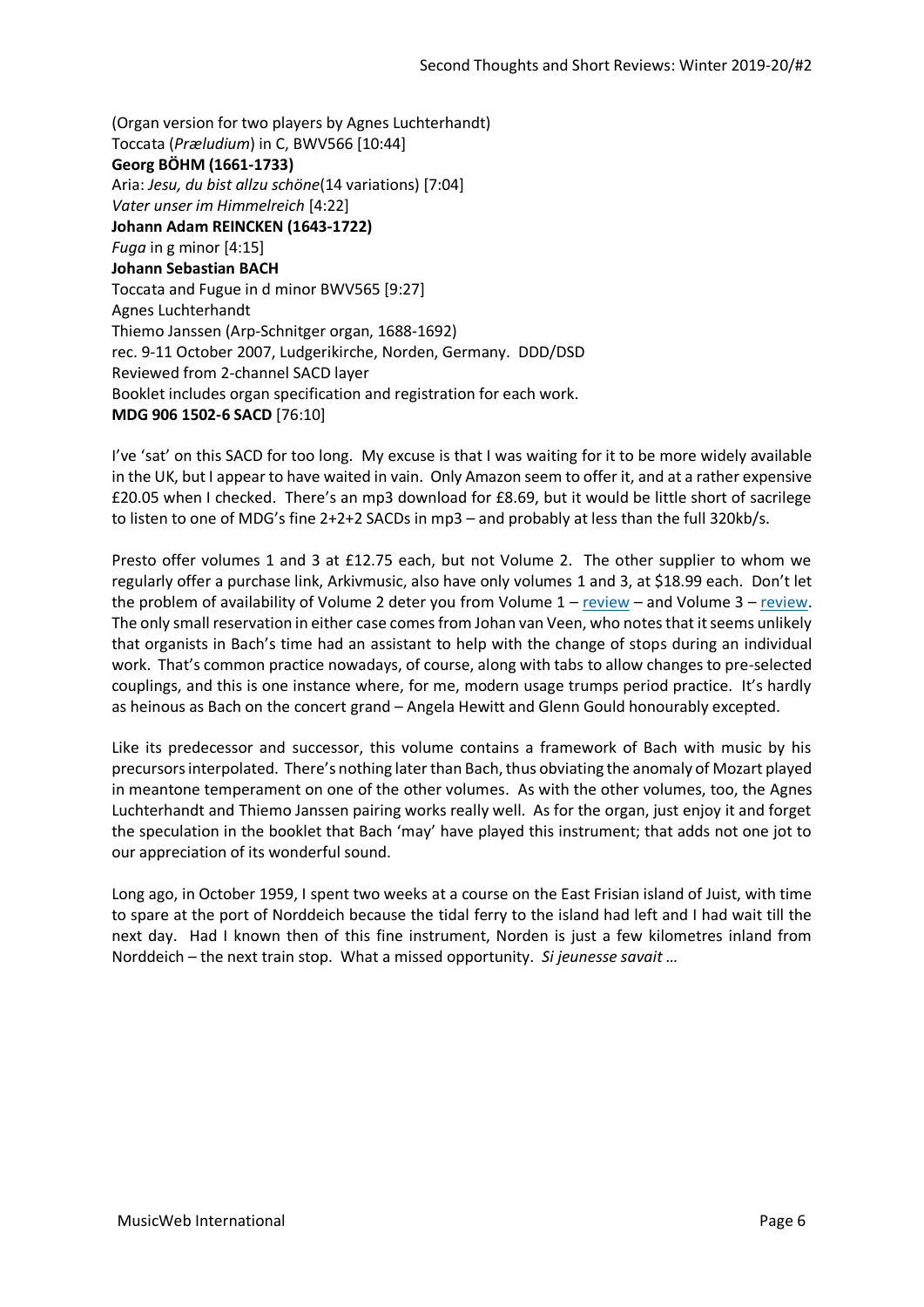**Johann Sebastian BACH (1685-1750)** Six Partitas for harpsichord (*Clavier Übung* I) BWV825-830 Ton Koopman (harpsichord) rec. Waalse Kerk, Amsterdam, December 2011. DDD. **CHALLENGE CLASSICS CC72574** [71:02 + 73:44]

I mentioned this recording many moons ago among the comparisons in my [review](http://www.musicweb-international.com/classrev/2013/Apr13/Bach_collection_2564661127.htm) of the Teldec complete Bach edition in mp3 on USB. That's no longer available, which is a shame because it made the ideal inexpensive introduction to Bach's music and was valuable even for those who already had some of his music in their collection. The 60CD Harnoncourt-Leonhardt set of the sacred cantatas, for around £68, is partial recompense, together with the 'bite-size' downloads, each around 6 hours for about £11, though these come without texts.



Most of the best recordings of these partitas have been made on the piano: András Schiff (ECM and Decca Originals), Igor Levitt (Sony), Glenn Gould (Sony) and Angela Hewitt (her second Hyperion recording: **Recommended** – [review](http://musicweb-international.com/classrev/2020/Jan/Bach_partitas_CDA68271.html)) among them. There's also a recording of the quiet-voiced clavichord (Resonus) but my own preference is for the harpsichord and there's none I like better than Ton Koopman. If, very occasionally, he goes a little over the top in stressing the great variety in the music, that's far better than understatement.

This is one of those inexplicable examples where the price of the lossless download exceeds that of the CDs from some dealers, at around £22, yet Qobuz offer it in lossless sound for £7.99. No-one seems to offer the very worthwhile booklet with the download, but Naxos Music Library have it. Confusing?

## **Johann Sebastian BACH**

Cantata No.82, BWV82 'Ich habe genug' [21:04] *Fuge Dorisch* (Dorian Fugue for strings and continuo) arr. from BWV538 [5:59] Cantata No.199, BWV199, Mein Herze schwimmt im Blut' [21:50] Musical Offering, BWV1079: Ricercar a 6 [6:46] Cantata No.84, BWV84 . Ich bin vergnügt mit meinem Glücke' [13:55] Christine Schäfer (soprano), RIAS Kammerchor Berlin Barock Solisten/Bernhard Forck (concertmaster) Period instruments at modern pitch. rec. 16-18, 23-24 September 2012, Jesus-Christus-Kirche, Berlin. DDD. Texts and translations included **SONY CLASSICAL 88765444782** [70:11]



Another recording from the deep-ish back catalogue that we seem to have passed over. Competition in No.82 is fierce, with prime recordings of both the male and female solo versions from Iestyn Davies (Hyperion **CDA68111**, with Nos. 82 and 170: *Recording of the Month* – [review\)](http://musicweb-international.com/classrev/2017/Jan/Bach_cantatas_CDA68111.htm), Philippe Jaroussky (Erato **9029592533**, with Cantata No.170 and Telemann), Matthias Goerne (Harmonia Mundi **HMM902323**, with Nos. 21 and 56 – [Autumn 2017/1\\*](http://www.musicweb-international.com/classrev/2017/Sep/Autumn_2017_1.pdf)) and John Shirley-Quirk (Decca Eloquence **4762684**, with No.170, Janet Baker, and No.159, Robert Tear, download only). I would have enjoyed Christine Schäfer's version if those other recordings had not been in the back of my mind.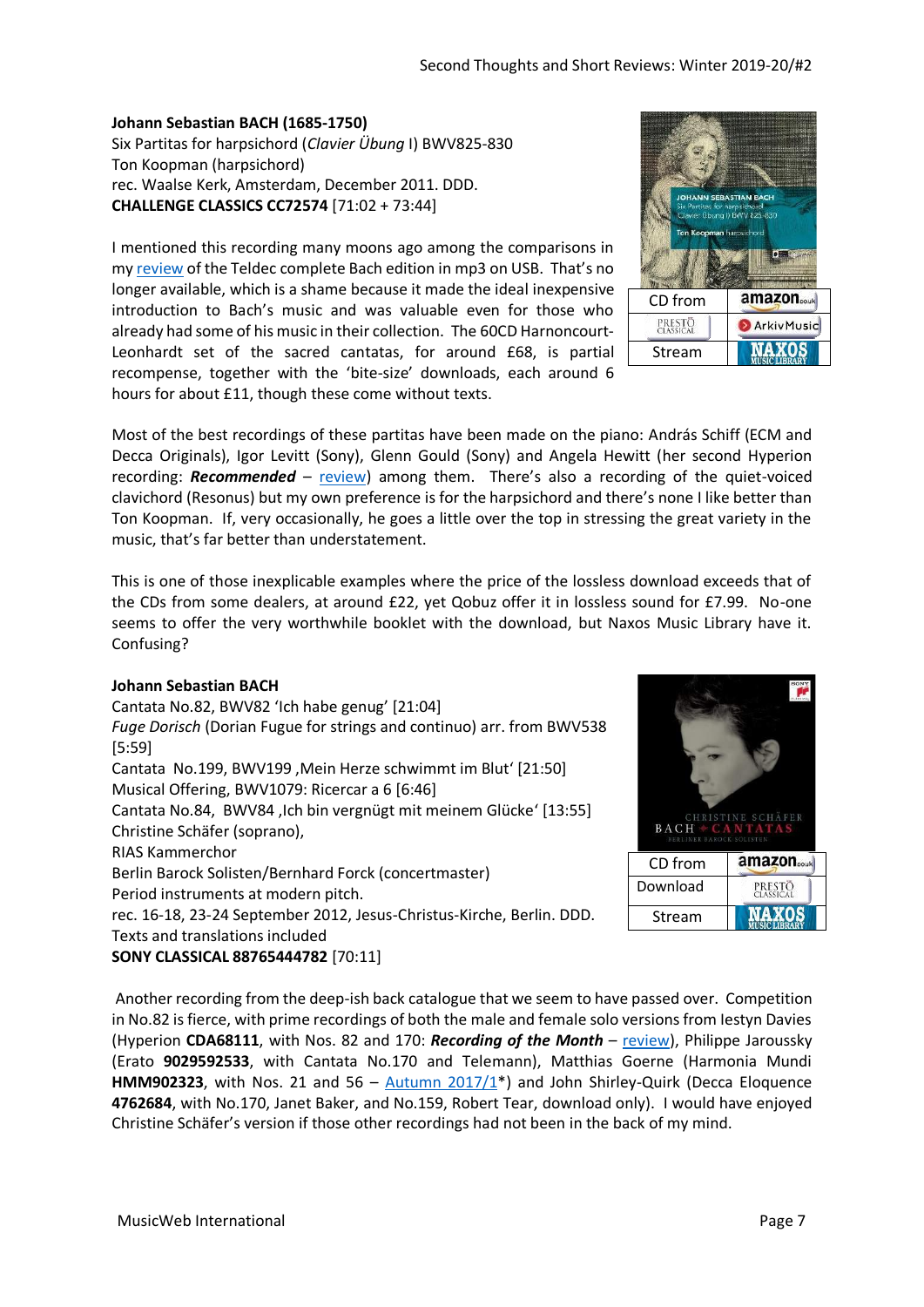The other two cantatas, where competition is less intense, are much more enjoyable, as are the two instrumental interludes. From most dealers this has already become download only, without the booklet.

\* I promised a review on the main pages, with possible Recording of the Month status, which never materialised.

## **Franz Joseph HAYDN (1732-1809)**  Symphony No.63 in C, Hob.I:63 'La Roxolana' [20:14] Symphony No.43 in E-Flat, Hob.I:43 'Mercury' [26:55] **Béla BARTÓK (1881-1945)**  Romanian Folk Dances, Sz.68, BB76 [5:22] **Anonymous**  *Sonata Jucunda* (Ms Kroměříž, c.1673-1680) [6:06] **Franz Joseph HAYDN**  Symphony No.28 in A, Hob.I:28 [17:57] Il Giardino Armonico/Giovanni Antonini rec. Euregio Kulturzentrum Gustav Mahler, Toblach (BZ), Italy, 18-22 May 2018. DDD. Reviewed as press preview. **ALPHA682** [76:42]

Symphony No. 80 in d minor, Hob. I:80 (1784) [21:20] Piano concerto in D, Hob. XVIII:11 (1784) [18:23] (cadenzas by Lucas Blondeel) Symphony No. 81 in G, Hob. I:81 (1784) [22:04] Lucas Blondeel (fortepiano by Chris Maene after Anton Walter, 1795) Le Concert d'Anvers/Bart Van Rey rec. St. Margaretakirche, Brühl, Germany, 27–28 August 2016. DDD. Reviewed as press preview. **FUGA LIBERA FUG755** [62:04]

Symphony No. 99 in E-flat, Hob.I:99 [26:25] Mass in B-Flat, Hob. XXII:14 *Harmoniemesse* [41:53] Mireille Asselin (soprano) Catherine Wyn-Rogers (mezzo) Jeremy Budd (tenor) Sumner Thompson (baritone) Handel and Haydn Society Chorus Handel and Haydn Society Orchestra/Harry Christophers rec. Symphony Hall, Boston, USA, 25 & 27 January 2019. DDD. Texts and translations included Reviewed as 24/96 download with pdf booklet fro[m thesixteenshop.com.](https://thesixteenshop.com/products/haydn-london-symphony-no-99-and-harmoniemesse?_pos=7&_sid=0dd7d8c20&_ss=r) **CORO COR16176** [68:23]





Stream



The Beethoven year seems also to be bringing us some fine recordings from his rejected mentor Haydn. All three of these new releases have much to offer.

With **ALPHA682**, Alpha's project *Haydn 2032* reaches Volume 8. As before, Giovanni Antonini does the honours, reverting from Kammerorchester Basel to his own Giardino Armonico, with whom he began the series. As before, too, he blends Haydn with music by a contemporary, in this case the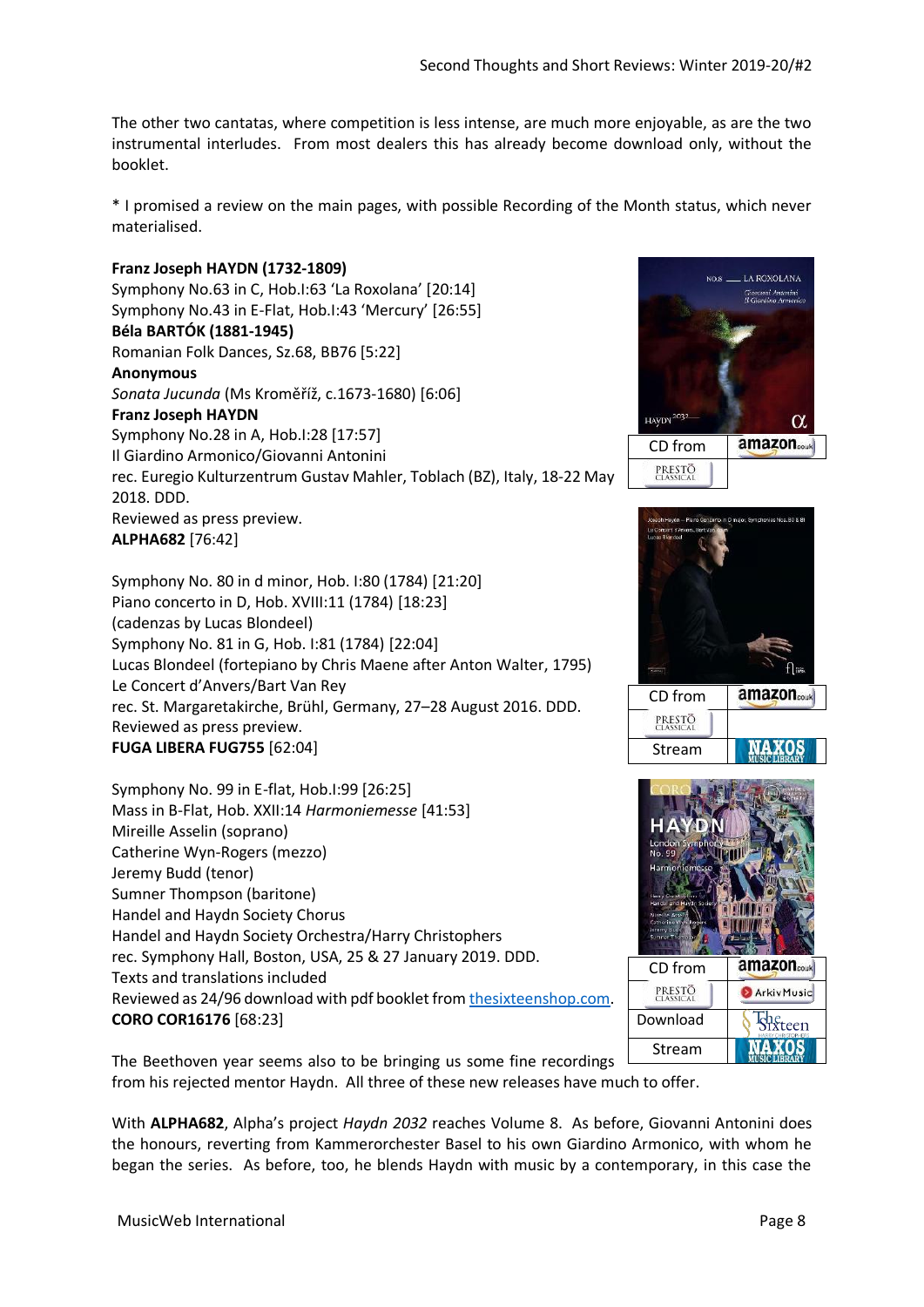prolific Anon, but he also adds Bartók's *Folk Dances* to illustrate what the booklet calls 'The Birth of Crossover', examining the influence of folk music on classical composers.

I didn't think that the 'crossover' worked, but it didn't spoil my enjoyment of the Haydn, which receives predictably lively and persuasive performances. The booklet calls them 'intensely vivid', with which I'm not going to argue, and 'contemporary', which means nothing. It's not so much that Antonini takes the music helter-skelter – some of his tempi are slower than Trevor Pinnock's (DG), the timings not easy to compare because Antonini is more generous with repeats than most, but the slow movement of No.43 is really stately. Bright, forward recording is part of the picture. It's somehow appropriate that it was made in a German-speaking part of Italy.

The covers for this series have tended to be unfathomable, but that's how Alpha seem to like things these days – I greatly preferred their use of art illustrations in the past. None of that really matters; just enjoy the music.

**FUG755**: Three works from the year just prior to Haydn's visit to Paris, all neglected by periodinstrument ensembles until recently. Though the two symphonies have now received other fine historically-informed performances, it's good to have them together on a recording which, if anything, surpasses previous offerings (Nos.80 and 81 on **ALPHA676**, with No.19 and music by Kraus – [review](http://www.musicweb-international.com/classrev/2018/Apr/Haydn_sys_v5_676.htm) – [Autumn 2017/3\)](http://www.musicweb-international.com/classrev/2017/Nov/Autumn_2017_3.pdf). The perennial question of coupling presents the usual problems: the other Haydn symphony and the Kraus on Alpha or the keyboard concerto on Fuga Libera? You can't go wrong with either, unless you can't stand the fortepiano, in this case an instrument with a very light touch, almost like a harpsichord. Those who prefer the modern instrument should investigate Leif Ove Andsnes and the Norwegian Chamber Orchestra (Concertos Nos. 3, 4 and 11, Warner **5569602**).

The **Coro** recording also marks a milestone in Harry Christophers' recordings of Haydn: having completed the 'Paris' symphonies, he now moves on to one from the second 'London' series with equal success. Those seeking historically informed performances which are equally unlikely to disturb those whose ideal Haydn is something more like the classic Colin Davis series of the 'London' symphonies are likely to appreciate this the most. Much the same applies to the *Harmoniemesse*, a good compromise between big-band Haydn and the ultra-hipp.

### **Franz Joseph HAYDN (1732-1809)**

*Missa Cellensis* (H XXII,5) Johanna Winkel (soprano), Sophie Harmsen (contralto), Benjamin Bruns (tenor), Wolf Matthias Friedrich (bass), RIAS Kammerchor, Akademie für Alte Musik Berlin/Justin Doyle rec. live 2018, Konzerthaus Berlin, Germany DDD Texts and translations included Reviewed as 24/44 FLAC download with pdf booklet from eclassical.com **HARMONIA MUNDI HMM 902300 [**65:42] For details see review by BW in [Winter/1](http://musicweb-international.com/classrev/2019/Dec/Winter_2019_1.pdf)



Haydn's masses are quite popular, especially among choirs, and that is understandable, as large parts of these works are scored for choir. Most of them date from the latest stage of Haydn's career, but the *Missa Cellensis* is an exception. The first sections, *Kyrie* and *Gloria*, seem to have been written in the late 1760s, whereas the *Agnus Dei* was probably composed in 1773. The mass is separated into a number of sections, either for one or several soloists or for choir; the latter include sometimes short solo interventions. The RIAS Kammerchor is a top-class ensemble; no wonder that the *tutti* sections are brilliantly sung. Listen to the opening *Kyrie*, with its rhythmic suppleness and well-judged dynamic shading. Overall the contributions of the soloists are very good too, and that goes in particular for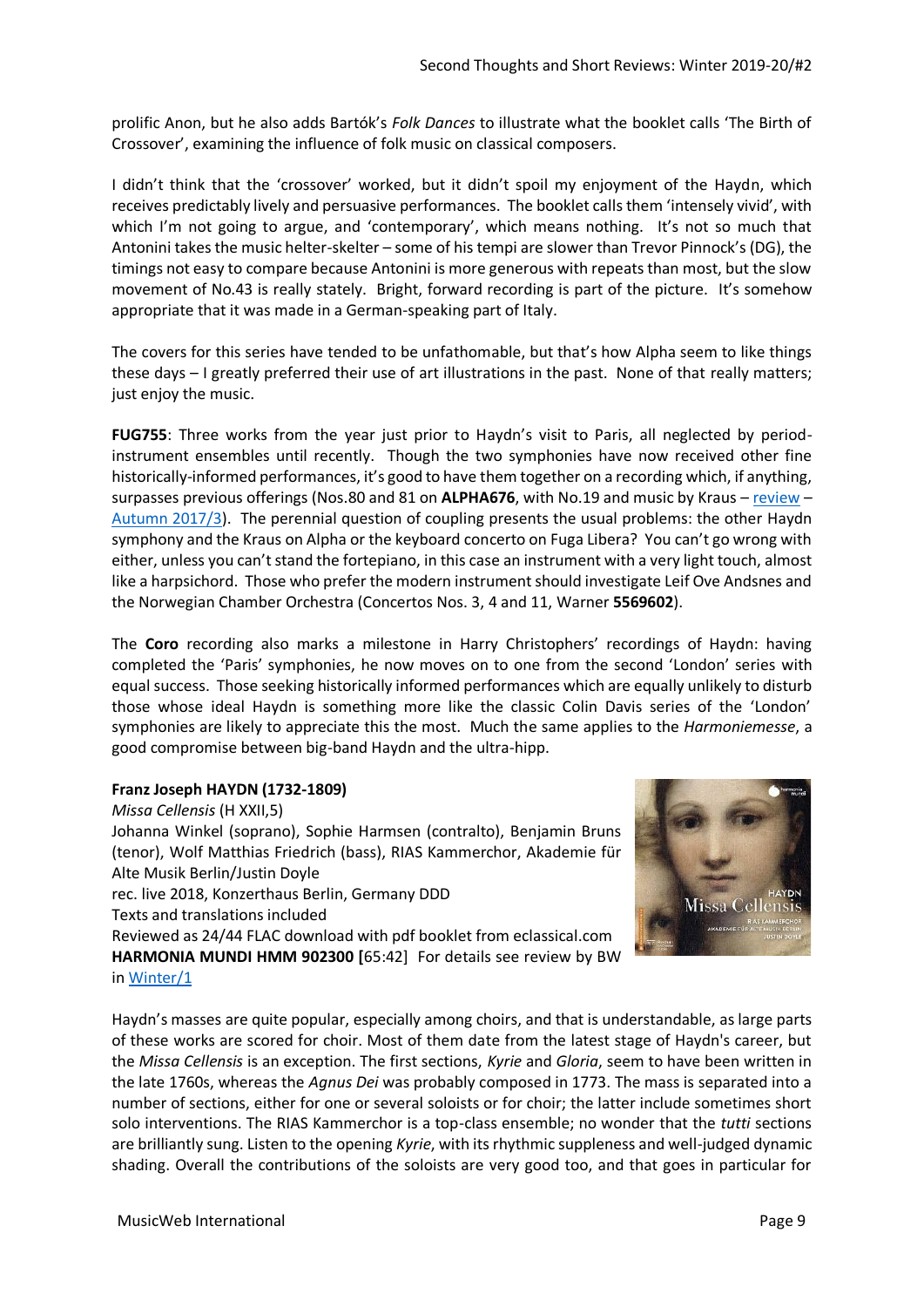Sophie Harmsen and Wolf Matthias Friedrich. Johanna Winkel and especially Benjamin Bruns sometimes use a bit too much vibrato; as a result, the end of the *Domine Deus*is not entirely satisfying, as the voices don't blend that well. The *Crucifixus* is one of the most impressive parts of this performance. The Akademie für Alte Musik is its brilliant and vibrant self. Despite some issues, this performance is a most attractive proposition for any Haydn lover. [**Johan van Veen**]

### **Domenico CIMAROSA (1749-1801) 21 Organ Sonatas**

Sonata in C - *Allegro* C54, F54 [4:04] Sonata in a minor - *Largo* C55, F55 [4:22] Sonata in C - *Allegro* C50, F50 [2:56] Sonata in g minor - *Andantino* C33, F33 [1:41] Sonata in G - *Allegro* C32, F32 [2:30] Sonata in d minor - *Andante con moto* C79, F79 [3:13] Sonata in D - *Allegretto* C30, F30 [3:35] Sonata in A - [*Allegro*] C19, F19 [2:43] CD from Sonata in a minor - *Andantino grazioso* C58, F58 [1:47] PRESTO Sonata in A - *Allegro* C21, F21 [1:39] Sonata in d minor - *Andantino* C42, F42 [1:14] StreamSonata in F - *Allegro* C51, F51; orig. G [3:21] Sonata in b-flat minor/B-flat - *Andantino, Allegro assai* C70, F70 [3:24] Sonata in g minor - *Largo* C61, F61 [3:06] Sonata in B-flat - *Allegro* C1, F1 [3:38] Sonata in g minor - *Andantino* C52, F52 [3:54] Sonata in G - *Allegro* C53, F53 [3:13] Sonata in c minor - *Larghetto* C49, F49 [2:27] Sonata in c minor - [*Allegro*] C28, F28 [3:30] Sonata in E-flat - *Andantino* C37, F37 [2:16] Sonata in c minor - *Allegro* C68, F68 [2:15] Andrea Chezzi (organ) Organ by Andrea Boschini (before 1755) and Giovanni Cavalletti (1814), of the Sanctuary of the Beata Vergine dello Spino, Brugneto di Reggiolo (RE), Italy. Restored by Silvio Micheli Organi a Canne (2018) Pitch = 449 Hz Temperament: Valotti – Barca rec. 1 May 2019, Parish Church of St. Maria Annunciata Sanctuary of the Beata Vergine dello Spino, Brugneto di Reggiolo (RE), Italy Organ specification included in booklet **BRILLIANT CLASSICS 95781** [60:23]

Brilliant Classics have done much to project the music of Cimarosa, still best known for a handful of overtures and for little else. They have already given us his *Farsa per musica*, *L'Impresario in angustie* – [review](http://www.musicweb-international.com/classrev/2019/Feb/Cimarosa_impresario_95746.htm) – and his complete (88) keyboard sonatas on the fortepiano (**95207**, 2 CDs) and arrangements of 30 of them on the guitar (**94172**). The 21 selected here sound equally at home on the organ, making a good case for the slightly controversial decision. The organ chosen is comparatively simple, so there's no temptation to over-register the music, though some of the sonatas have been slightly modified to suit the instrument. At its modest price – around £7.50 on CD or £6.50 as a lossless download – this is an interesting byway of eighteenth-century music worth exploring.

## **Ludwig van BEETHOVEN (1770-1827): Beethoven 250 – new and old releases**

There's plenty yet to come this year, no doubt, but some of the commemorative sets have already appeared. A stock-taking before the flood begins might not be amiss.

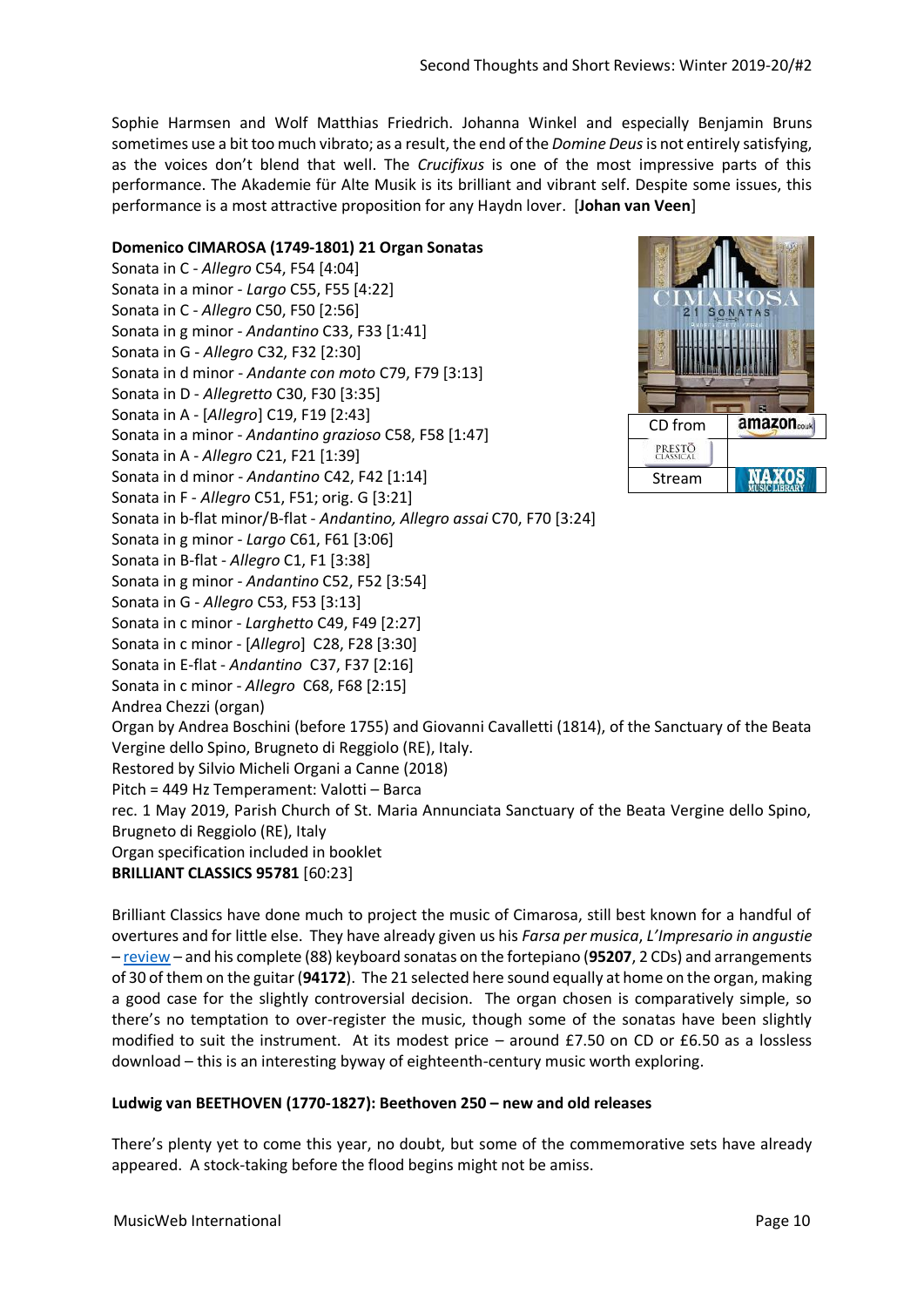Beginners should think hard before being tempted by an offering from Decca: **Essential Beethoven: 24 of his Greatest Masterpieces** (**4685302**). There are no turkeys here, but it's bitty, download-only and costs much more than when it was available as a 2-for-1 bargain.

If it's value that you are looking for, much more tempting is a 13-hour collection of the same name, with all the symphonies, from Otto Klemperer (Nos. 1 and 4), Pierre Monteux (Nos. 2 and 7), Leonard Bernstein (No.3) and Lorin Maazel (Nos. 5 and 6), but Eugene Duvier with Philharmonia Slavica (Nos. 8 and 9) may evoke a 'who that?' response. Emil Gilels in Piano Concerto No.1, Glenn Gould (No.2), Claudio Arrau (No.3) and Van Cliburn (Nos. 4 and 5) bring us back to better-known territory, as do Jascha Heifetz and Charles Munch in the Violin Concerto.



There's Milstein in the 'Kreutzer' Sonata and Schnabel in Piano Sonata No.30, but the rest of the chamber and instrumental music features mostly less-known performers.

The first LPs that I bought of Beethoven symphonies, for 10 shillings, from performers no-one had heard of, on labels that were far from household names and on pressings which were far from silent if played on decent equipment, nevertheless gave me the chance to get to know this wonderful music. This **Classical Expressions** offering will certainly do that and, at £3.99 in lossless sound from [Qobuz,](https://www.qobuz.com/gb-en/album/essential-beethoven-the-complete-symphonies-plus-the-best-concertos-overtures-sonatas-quartets-of-ludwig-van-beethoven-various-artists/0888002460318) for far less than those 10-shilling LPs, the modern equivalent of which would be around £15 each.

I presume that the transfers come from LPs – I can't imagine the companies licensing them at this price – and mostly sound resolutely one-dimensional. Take (P) 2013 and ©2012 with a large pinch of salt; the Klemperer Symphony No.1 is a (live) mono recording, with an unnamed orchestra, with tempi faster than on his stereo recordings; a trifle dry and shrill, but not sounding too bad for its age.

Nor are these Monteux's better-known LSO recordings; these are (live) with the French National Radio Symphony Orchestra – I can't trace the provenance and the sound is decidedly thinner, though just about tolerable.

For the Bernstein items the orchestra is not even named, but for the Maazel Fifth the orchestra is the Berlin Phil, in genuine and decent stereo, as released on SLPM138008 in 1958, with the *Consecration of the House* Overture, also included on the Classical Expressions collection. It received a panning from Trevor Harvey when it appeared and Maazel would go on to better things, but I enjoyed this recording, even though I found it a little over-emphatic in places, with 'meaningful' *rallentandi*.

Maazel's Sixth was also recorded with the BPO, again in decent stereo (from SLPM138642). It wouldn't be my first recommendation, but it gives a fair account of a work which I always found makes new friends for Beethoven when played to Sixth Formers in General Studies classes.

Having dipped into this set, I'd rate it decent value at £3.99. Most other offerings in this price range are best avoided apart, perhaps, from a set of the symphonies with Eugen Jochum conducting the Bavarian RSO and Berlin Philharmonic on **The Golden Legacy of Music** for around £5.50, albeit in rather thin-sounding but serviceable transfers. The recordings were made in the 1950s, some in mono, though more care seems to have gone into the transfers than into the rough-and-ready cover design. The DG Original Masters download of these would set you back much more – £39.63 is the

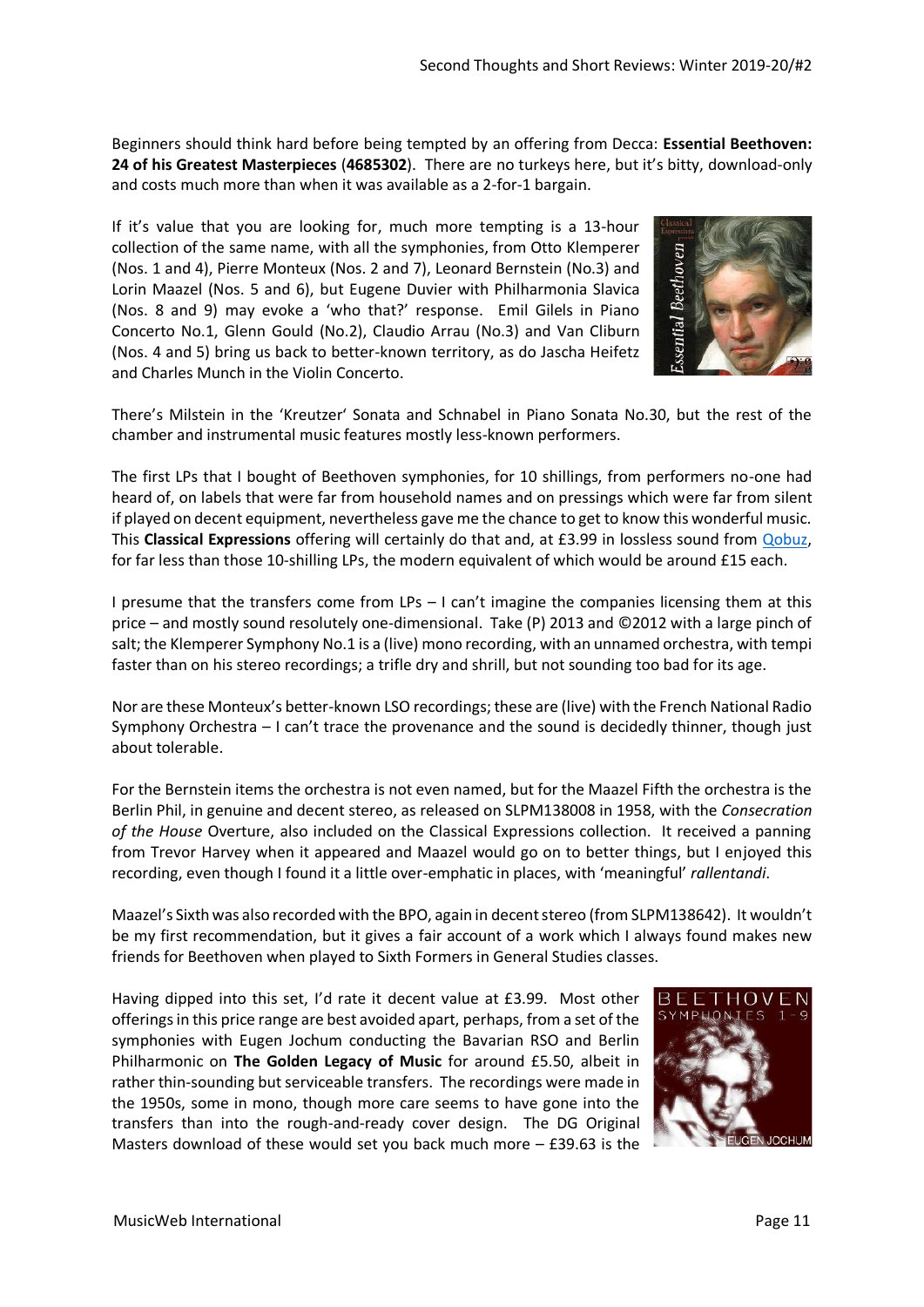least expensive that I can find in lossless sound. Collectors of large boxes will find a 16-CD set of Jochum's Beethoven, Brahms and Bruckner on DG **48201299** (around £30, no download).

At the other end of the price scale, for those willing to splash out on a really big box set, DG's **Beethoven 2020** is now available: 118 CDs + 2 DVD videos + 3 blu-ray audios (**4836767**, around £300, but some special offers available).

The complete offering has been broken down into more manageable chunks for download or streaming. The **Symphonies and Overtures** can be found in lossless sound for around £23 (**4837562**). Leonard Bernstein and the Vienna Phil perform Nos. 1 and 2 (rec. 1978), the BPO and Claudio Abbado No.3

(2001), Riccardo Chailly with the Leipzig Gewandhaus Orchestra offer No.4 (2009), Los Angeles/Carlo Maria Giulini No.5 (1981), VPO/Karl Böhm in No.6 (1971), the classic VPO/Carlo Kleiber No.7 (1976) and Herbert von Karajan with the BPO in No.8 (1962) and No.9 (1976). That's only a fraction of what's included in the complete set, where the complete Karajan symphonies come on the blu-ray audios and there are alternative accounts of some of the symphonies, but it does offer a good starting point, with over 7 hours of music.

### **Ludwig van BEETHOVEN (1770-1827)**

Piano Concerto No.1 in C, Op.15 [30:55] Piano Concerto No.2 in B-flat, Op.19 [25:59] Piano Concerto No.4 in G, Op.58 [30:57] Piano Concerto No.3 in c minor, Op.37 [33:10] Piano Concerto No.5 in E-flat, Op.57 'Emperor' [36:03] Ronald Brautigam (fortepiano) Kölner Akademie/Michael Alexander Willens rec. July 2017 (Nos 1 & 3) and July 2018 (Nos 2, 4 & 5), Deutschlandfunk Kammermusiksaal, Cologne. DDD. Reviewed as 24/96 stereo download with pdf booklet from [eclassical.com.](https://www.prestomusic.com/classical/products/8676352--beethoven-the-piano-concertos) Also available in 5.0 surround and on SACD **BIS-2274 SACD** [157:13]

Ronald Brautigam originally recorded the Beethoven concertos on the piano, with the Norrköping Symphony Orchestra, on albums released between 2008 and 2010. The fortepiano remake with the Kölner Akademie and Michael Willens follows his complete Mozart concertos with these forces, recordings which were generally well received – including by me – though the fortepiano raised hackles in some quarters.

Those earlier recordings came on four discs, with the concerto WoO4, the piano version of the Violin Concerto and the Fantasia for piano, chorus and orchestra – [DL News 2014/7.](http://www.musicweb-international.com/classrev/2014/May14/DL_News_2014_7.htm) I miss those extras, but most will prefer the new arrangement on two well-filled SACDs. There can never be a 'best buy' for these concertos as a whole, but this new set is very good of its kind. Those totally averse to the fortepiano could do worse than start where I began so many years ago, with Wilhelm Kempff's stereo recordings with Ferdinand Leitner (Nos. 4 and 5 DG Originals **4474022**; Nos. 3 and 4 DG **4194672**, Presto CD; Nos. 1-5 DG Collectors Edition **4272372**, download only).

UK purchasers may find the 24/96 download slightly less expensively elsewhere, but those seeking 5.0 surround can obtain that only from eclassical.com, for the same price as stereo.





**NAXOS** 

Stream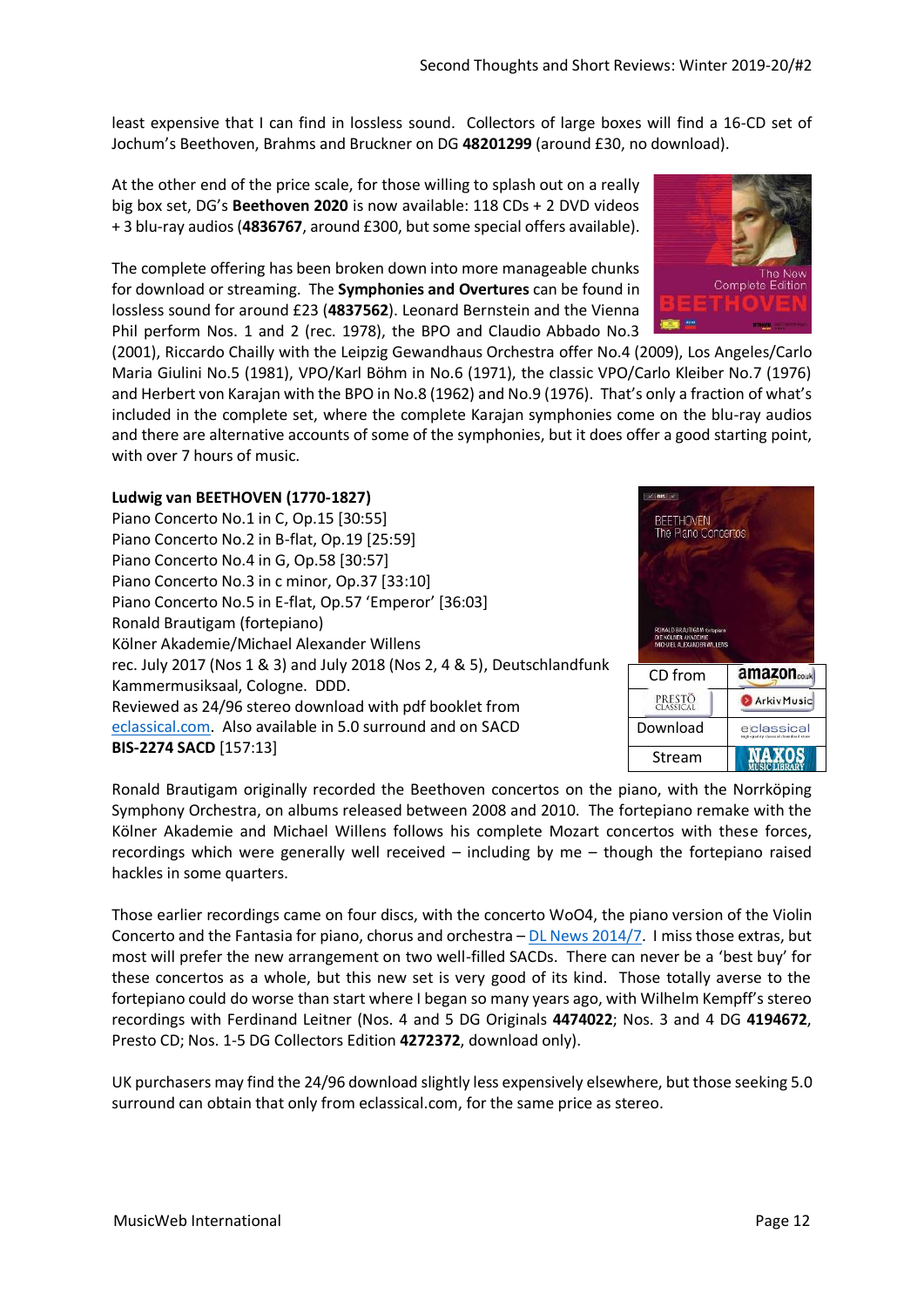Brautigam's 9-SACD set of the sonatas is already available on **BIS-2000**, currently on offer from Presto for £55 – the download from [eclassical.com](https://www.eclassical.com/labels/bis/beethoven-the-complete-piano-sonatas-3.html) is very expensive – and the complete piano variations and bagatelles comes on **BIS-2403**, 6 SACDs, on offer for £43.60 – [review](http://www.musicweb-international.com/classrev/2019/Nov/Beethoven_variations_BIS2403.htm) – download from [eclassical.com.](https://www.eclassical.com/performers/brautigam-ronald/beethoven-the-complete-variations-bagatelles-clavierstucke.html)

**Ludwig van BEETHOVEN (1770-1827)** Late String Quartets String Quartet No.12 in E-flat, Op.127 [36:28] String Quartet No.15 in a minor, Op.132 [43:16] String Quartet No.13 in B-flat, Op.130, with *Große Fuge*, Op.133 [49:44] and alternative finale [10:48] String Quartet No.14 in c-sharp minor, Op.131 [38:26] String Quartet No.16 in F, Op.135 [24:12] Cypress String Quartet **AVIE AV2356** [3 CDs]



It's some time since I [reviewed](http://www.musicweb-international.com/classrev/2011/June11/Beethoven_late_qts2_CSQ2010.htm) Volume 2, containing Op.130 and Op.133.

Released then on the Cypress Quartet's own label, I found it hard to track the catalogue number – there was none on my review CD. The three volumes of the late quartets, Op.127-135, have now been release as a set by Avie – target price £16.97; beware that the same dealer is also asking £68.94, or £73 for the original set, and some download sites price the lossless download at over £33, when others are asking less than £9.

I rated these performances among the best of music which stands at the spiritual pinnacle of the chamber repertoire. Guy Aron was a little less positive about the 3-CD set – [review](http://www.musicweb-international.com/classrev/2012/Sept12/Beethoven_late_qts_CSQBC012.htm) – but acknowledged its 'numerous virtues … beauty of tone and unanimity of ensemble'. If you buy at my target price, it's one of the least expensive ways to obtain these wonderful quartets. Some dealers have these CDs both at the lower and higher prices – buy with care.

### **Ludwig van BEETHOVEN**

String Quartet No.14 in c-sharp minor, Op.131 [36:28] The Jasper String Quartet Reviewed from press preview. **SONO LUMINUS SL-D-77203** [36:28] Download only, with pdf booklet.

This is a very odd release. It came to me on a press preview CD in a simple paper sleeve, coupled with an even shorter recording of Hindemith's *Hérodiade*. Short as it is – even shorter than the claimed 37:40 – it sells for the equivalent of a full-price download, just under £10 in lossless sound. All of which will make it uncompetitive for most readers.

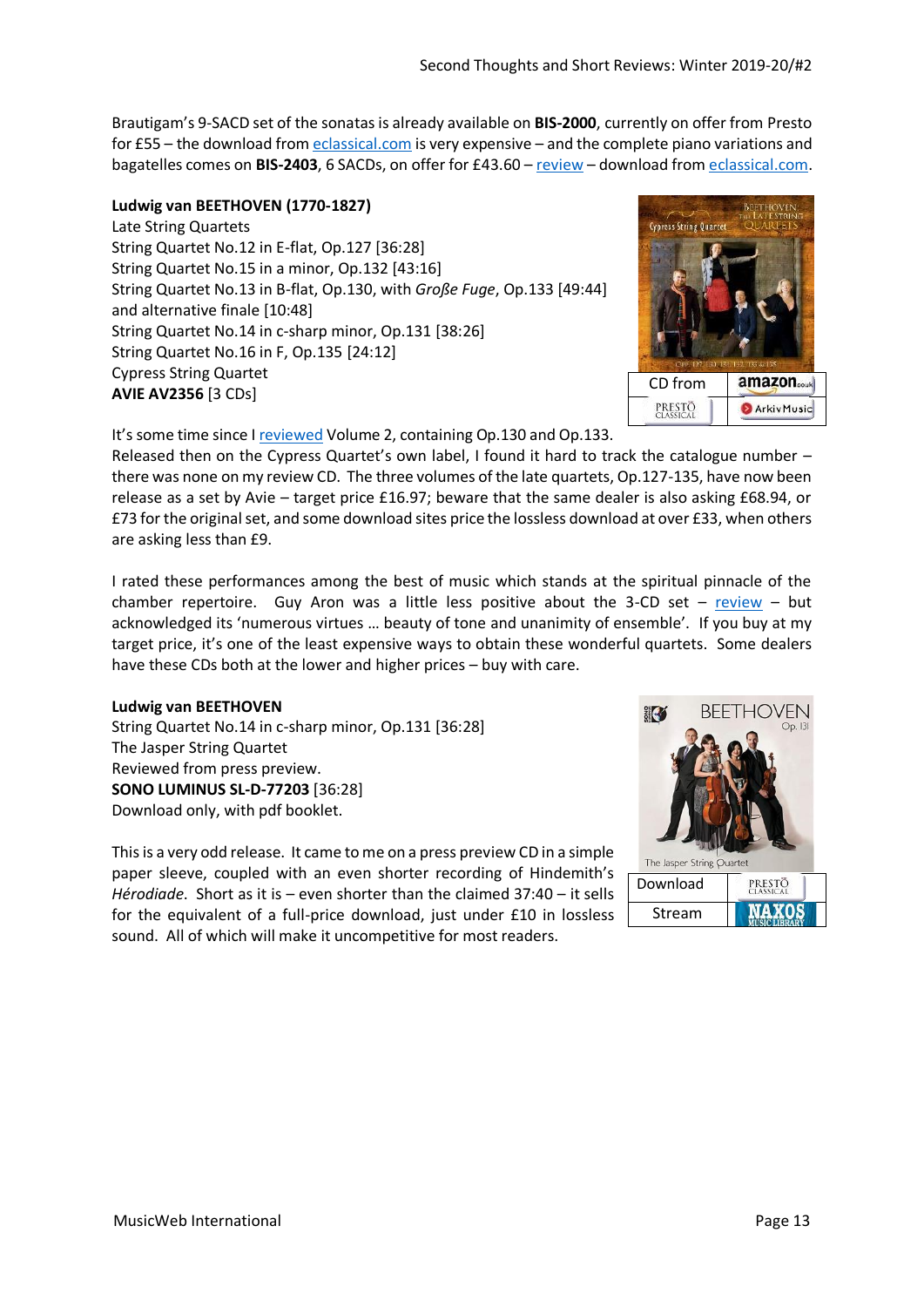**Concertos from 19th-Century Denmark Friedrich KUHLAU (1786–1832)**  Concertino for two French Horns and Orchestra, Op.45 (c.1822) [22:03] **Christian Frederik BARTH (1787–1861) CONCERTOS FROM** Concerto for Oboe and Orchestra, Op.12 (c.1823) \* [12:28] **9TH-CENTURY DENMARK Niels W. GADE (1817–1890)**  Capriccio in a minor for Violin and Orchestra (1878) [9:06] **Friedrich KUHLAU** Overture to *William Shakespeare*, Op.74 (1825–26) [10:19] CD from \* World premiere recording **PRESTO** Flemming Aksnes & Lisa Maria Cooper (French horns); Oliver Nordahl (oboe); Ian van Rensburg (violin) Aarhus Symphony Orchestra/Jean Stream Thorel rec. Symfonisk Sal, Musikhuset Aarhus, 4–5 April (Concertino), 29 May (Capriccio), 31 May (William Shakespeare), 19–20 June 2018 (Oboe Concerto). DDD/DSD **DACAPO 6.220664 SACD** [53:56]

There are no astounding discoveries to be made here, just well-wrought and enjoyable music for a variety of soloists, well performed, recorded and presented. I hadn't knowingly encountered anything by Barth before, but that's hardly surprising given that this is the first recording of this work and that the only other recordings of his music are of chamber music for oboe and piano, his *pot-pourri concertant* and his *sonata brillant*.

## **Franz SCHUBERT (1797–1828)**

Symphony No. 9 in C, D944, 'The Great' Scottish Chamber Orchestra/Maxim Emelyanychev rec. Caird Hall, Dundee, 11–13 February 2019. DDD. Reviewed as press preview. **LINN CKD619** [54:28]

Setting aside the question of whether the 'Great C major' symphony is No.7, as in German-speaking countries, or No.8 as some would have it, or No.9, as mostly in the Anglophone world, this new recording from the SCO with their new director is up against strong competition. How often I write that, with such a wealth of fine recordings of the major repertoire now available. In this case, there's Claudio Abbado's remarkable DG recording, live with Orchestra Mozart, to name only one of the most recent contenders (**4794652**: *Recording of the Month* – [review](http://www.musicweb-international.com/classrev/2015/Nov/Schubert_sy9_4794652.htm) – [review\)](http://www.musicweb-international.com/classrev/2016/Mar/Schubert_sy9_4794652.htm).

Look at the timings and you might think that Maxim Emelyanychev eschewed the repeats. Not so; he includes them and still manages to come in some eight minutes faster than Abbado. Already in some quarters this has been hailed as a fleet-footed account of the symphony, and there is much to enjoy, but surely there is also more depth in the slow movement than he gives us. OK, so the *con moto* part of the marking means that Schubert doesn't want us to linger over this movement – it's not the equivalent of that other C major slow movement, from the String Quintet – but it surely needs a little more time to think than we get here. And the notes in the third movement seem almost to tumble over one another, as if to prove the first players, who laughed at the music, correct. Also, while we don't feel short-changed by having just the symphony from Abbado, without a filler, 54 minutes from Linn does seem a trifle mean.



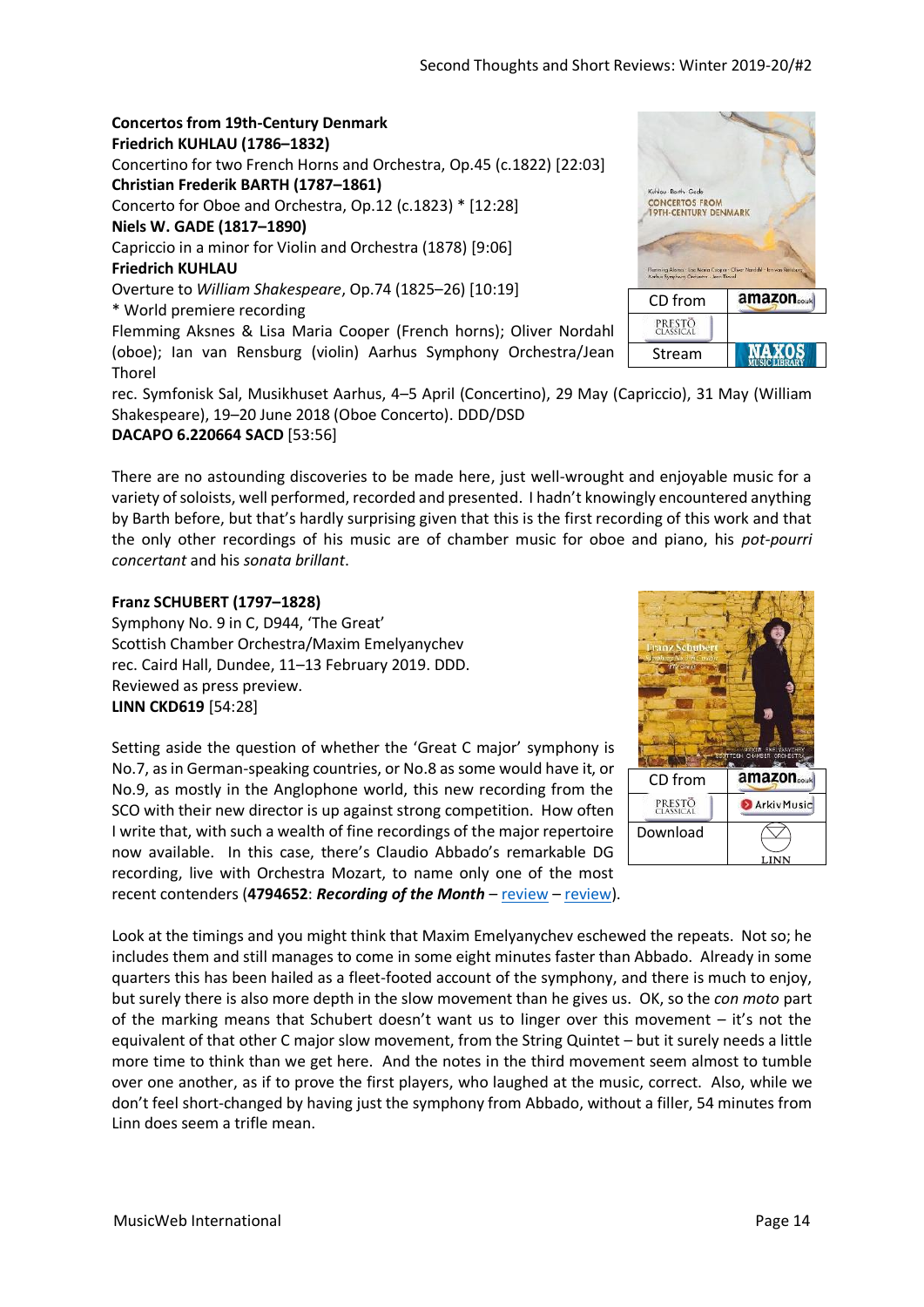## **Camille SAINT-SAËNS (1835 – 1921)**

*Rhapsodie d'Auvergne* in C, Op. 73 (1884) [9:25] Piano Concerto No.3 in E-flat, Op.29 (1869) [25:42] *Allegro appassionato* in c-sharp minor, Op.70 (1884) [5:39] Piano Concerto No.5 in F, Op.103 'Egyptian' (1896) [25:39] Louis Lortie (piano) BBC Philharmonic/Edward Gardner rec. MediaCityUK, Salford; 13 January 2018 (*Rhapsodie d'Auvergne*) & 20 and 25 February 2019 (other works). DDD. **CHANDOS CHAN20038** [66:51]

This completes Louis Lortie's series of the Saint-Saëns piano concertos. Leslie Wright enjoyed the earlier release of concertos Nos. 1, 2 and 4, though not necessarily in preference to other recordings (**CHAN20031** – [review\)](http://www.musicweb-international.com/classrev/2018/Nov/Saint-Saens_PCs_v1_CHAN20031.htm).

Some time ago I reviewed Jean-Yves Thibaudet in the popular combination of No.2 and the exotic No.5 (Decca **4758764**, with Franck Symphonic Variations). Comparing that with various recordings then available, I thought it one of the best, so it becomes my natural benchmark for No.5.

No.3 is less often recorded, but there is the award-laden Hyperion 2-CD set of all the concertos (**CDA67331/2**), with the shorter pieces, including the two on the new Chandos, where there would have been room for the others, too. As with my colleague's review of the previous release, I enjoyed this recording, especially of No.5, but I'd still recommend Thibaudet in Nos. 2 and 5 or Hough's complete set on Hyperion. That can be obtained on CD for £20 and as a lossless download for £16.99 from [hyperion-records.co.uk.](https://www.hyperion-records.co.uk/dc.asp?dc=D_CDA67331/2) Then there's Louis Schwizgebel (piano) with the BBC Symphony Orchestra/Fabien Gabel and Martyn Brabbins on Aparté in Nos.2 and 5 – a *Recording of the Month* – [review](http://www.musicweb-international.com/classrev/2016/Jan/SaintSaens_PCs_AP112.htm) – DL [News 2016/2](http://www.musicweb-international.com/classrev/2016/Jan/SaintSaens_PCs_AP112.htm) – so there are plenty of fine alternatives.

### **Pyotr Il'yich TCHAIKOVSKY (1850-1893)**

*Swan Lake*, Op. 20 - complete (1877) Russian State Symphony Orchestra/Dmitry Yablonsky rec. 2001, Studio 5, Moscow State Broadcasting and Recording House, **NAXOS 8.555873-874** [2CDs: 147:56] Reviewed as a 16-bit download; pdf booklet included. Previous review[: John France](http://www.musicweb-international.com/classrev/2003/July03/SwanLake.htm)

One of the joys of reviewing is delving into the back catalogue and unearthing albums that, for some reason, have passed me by. Dmitry Yablonsky's 2002 recording of Prokofiev's great cantata, *Alexander Nevsky*, which I [reviewed](http://musicweb-international.com/classrev/2019/Nov/Autumn_2019_2.pdf) in 2019, is a case in point. To be fair, it was the result of reading Ralph Moore's recent *Nevsky* [survey,](http://www.musicweb-international.com/classrev/2019/Nov/Prokofiev_Nevsky_survey.pdf) rather than any sleuthing on my part. And what a pleasure it was to find such a rewarding



performance that focuses so resolutely on musical values without compromising drama and excitement.

Which is why I downloaded his *Swan Lake*, recorded in 2001. As ever, there's plenty of competition, including the late lamented André Previn's 1976 performance with the LSO, which I [reviewed](http://www.musicweb-international.com/classrev/2019/Jan/Tchaikovsky_ballets_9029597489.htm) in its recently remastered form. (I'm also inordinately fond of the much-truncated Ernest Ansermet/OSR version; that's probably because it was the first recording of the piece that I owned.) That said, my current top choice is Evgeny Svetlanov's, made with the USSR State Academic Symphony Orchestra in 1988 [\(review\)](http://www.musicweb-international.com/classrev/2015/Dec/Tchaikovsky_swan_MELCD1002223.htm).

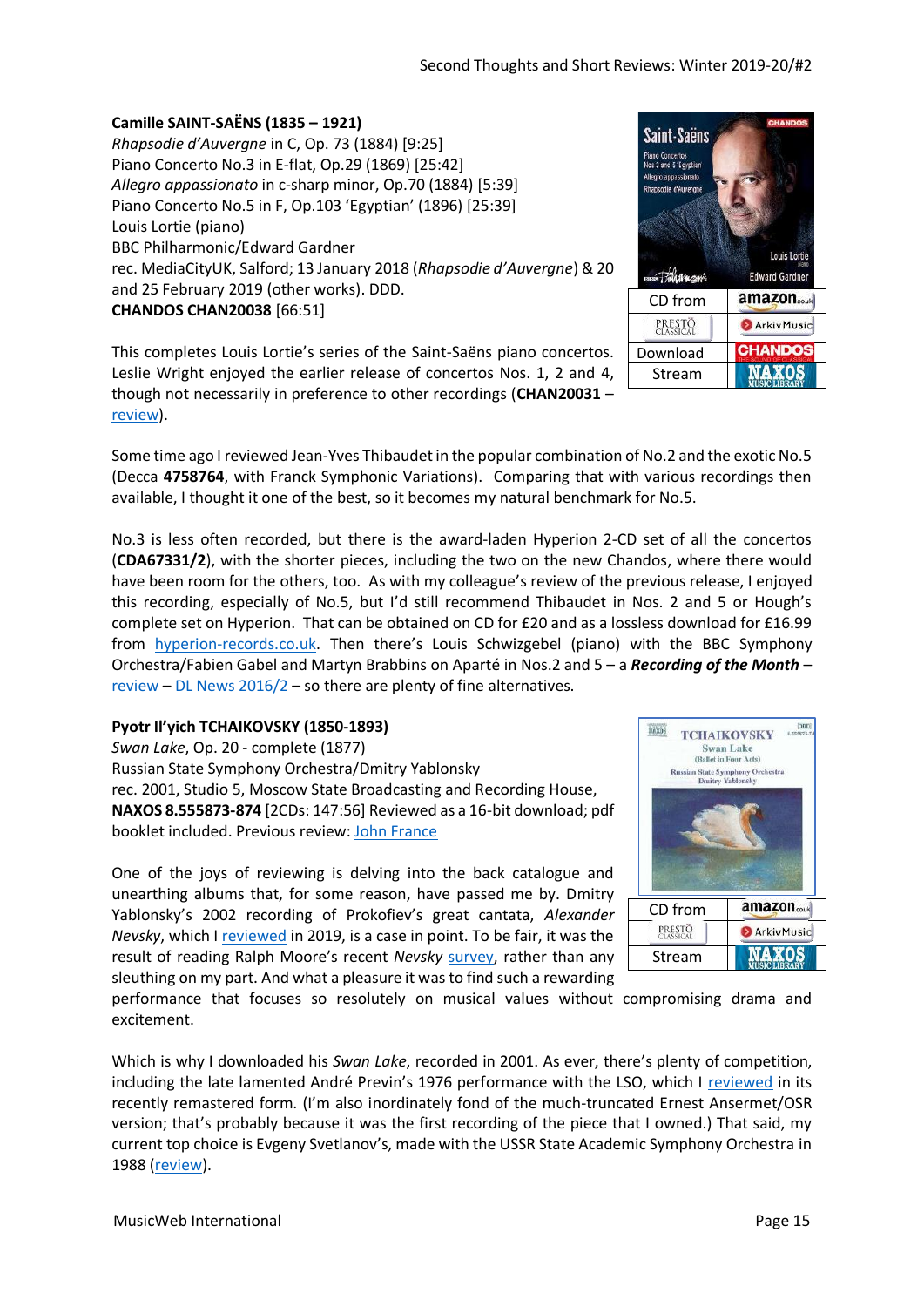As expected, Yablonsky delivers a thoughtful, very original account of *Swan Lake* that may not capture the imagination on first hearing. It's certainly not as exciting as some, but after a while I came to appreciate the conductor's attention to small details, especially in the woodwinds. Also, there's a rhythmic give and take that belongs more to the pit than the concert hall. Vladimir Jurowski's recent, ultra-refined *Swan Lake* and The *Nutcracker* (Pentatone) are extreme examples of an overly symphonic approach. By contrast, what Yablonsky may lack in high gloss he more than makes up for with an earthy, 'real world' reading that's very much to my taste. The sound is pretty good too, with a wide stereo spread; at first, I longed for more percussive bite - the delicious, rat-a-tatty side-drum excepted - but, really, this did not lessen my enjoyment of the performance as a whole.

Indeed, I was constantly beguiled by Yablonsky's individual - and often revealing - way with a familiar phrase or rhythm, although some may feel his tempi are a bit too measured at times. I can live with that, too. Make no mistake, Yablonsky knows exactly when to turn up the wick, metaphorically setting the stage alight. As for the solo spots, they're idiomatically done - the violin warmly expressive - and I love the very tactile harp sound. In fact, the entire orchestra acquit themselves so well, with Yablonsky inspiring them at every turn. And what a finale, the shy percussionists out of hiding at last!

Yablonsky's *Swan La*ke can't hold a candle to Svetlanov's, but his performance still has much to commend it; in short, a most rewarding find. **[DM]**

## **Gustav MAHLER (1860-1911)**

*Das klagende Lied* (1878-1880, rev. 1899) Simone Schneider (soprano); Tanja Ariane Baumgartner (mezzo); Torsten Kerl (tenor); Adrian Eröd (baritone); Oskar Stadler, Laurenz Ströbl (boy altos, Tölzer Knabenchor); Camil Diaz Delegado (tenor); Juyoung Kim (bass) Wiener Singakademie ORF Vienna Radio Symphony Orchestra/Cornelius Meister rec. live, 1-2 December 2016, Konzerthaus, Vienna. DDD. **CAPRICCIO C5316** [60:24] Previous review[: Ralph Moore](http://www.musicweb-international.com/classrev/2018/Aug/Mahler_klagende_C5316.htm) (Recording of the Month)

Dan Morgan and I gave a brief welcome to this back in Autumn 2018/1

after first hearings. Listening again has confirmed my high opinion and my disappointment that Pierre Boulez's LSO recording is imprisoned in a 57-hour, download-only box set from Sony – you can't even select *Das Klagende Lied* or the three tracks which comprise it other than as 'complete album only', for around £75 in lossless sound (**88843013332**). His remake for DG omits Part I – [review.](http://www.musicweb-international.com/classrev/2013/May13/Mahler_Klagende_4779891.htm)

At least Simon Rattle's recording has been made available separately again (Warner **5664062**, download only); but, with some download sites asking £12.07 for mp3 and others £15.69 or £16.99 for 16-bit lossless – without booklet in both cases – this is one to stream rather than to purchase. If you are prepared to accept decent, rather than good, mp3 at the low bit-rate of 241kb/s, [Amazon UK](https://www.amazon.co.uk/gp/product/B06XTSCXNJ/ref=dm_ws_sp_ps_dp) offer a digital collection *#Nowspinning Mahler*, which includes Rattle's *Klagende Lied*. The whole collection costs £7.99 and the three tracks of *Klagende Lied* can be obtained separately for £0.99 each. The

recordings, which have been licensed – I presume – from Warner to X5 Music Group, contain Paul Kletzki's *Das Lied von der Erde*, Janet Baker and Sir John Barbirolli in extracts from *Lieder eines fahrenden Gesellen* and *Kindertotenlieder*, plus recordings of Symphonies Nos. 1 (with *Blumine*, Mehta), 2 (Rattle), 4 (finale, Previn), 5 (Barbirolli) and Symphony No.6/finale (Barbirolli).



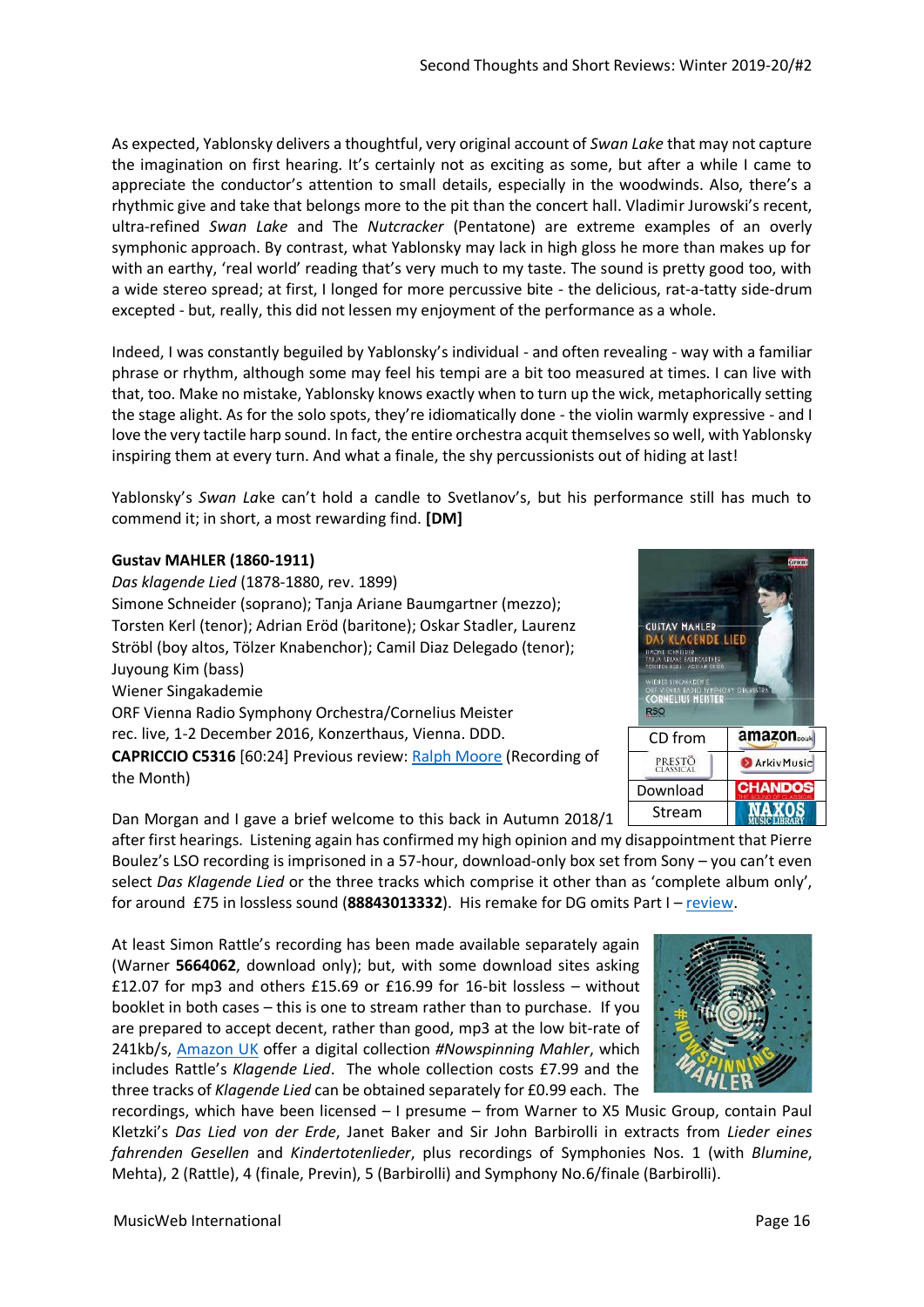### **Jean SIBELIUS (1865-1957)**

Symphony No. 1 in e minor, Op.39 (1899) [41:08] Orchestre Métropolitain de Montréal/Yannick Nézet-Séguin rec. Maison Symphonique de Montréal, Québec, Canada, October 2018. DDD.

### **ATMA ACD22452** [41:08]

Even though I had only recently recommended a recording of this symphony, I had to listen to this new Atma recording because Yannick Nézet-Séguin casts such light on everything that he conducts. To take just one example, John Quinn thought his recording of Prokofiev, with Lisa Batiashvili and the Chamber Orchestra of Europe outstanding (*Visions of Prokofiev* DG 4798529 – [review\)](http://www.musicweb-international.com/classrev/2018/Mar/Prokofiev_VCs_4798529.htm).



Could he outdo the Gothenburg Symphony and Santtu-Matis Rouvali (Alpha ALPHA440) in the symphony that Tchaikovsky might have written had he lived a few years longer? I was not alone in liking that recording – [review](http://www.musicweb-international.com/classrev/2019/Mar/Sibelius_sy1_440.htm); EJW added the 'Recommended' sticker that I could and should have attached – [review](http://www.musicweb-international.com/classrev/2019/Feb/Sibelius_sy1_440.htm) – and MC agreed that it took a place near the top – [review.](http://www.musicweb-international.com/classrev/2019/Apr/Sibelius_sy1_440.htm) And in a rare show of unanimity, Dan Morgan endorsed it in [Spring 2019/2](http://www.musicweb-international.com/classrev/2019/Apr/Spring_2019_2.pdf). There's at the very least a very decent account of *En Saga* to complete the album, whereas the new Atma recording offers one of the shortest playing times seen for quite a while.

Nor is the Alpha recording the only one well worth considering: there are too many fine versions to list, but Osmo Vänskä (BIS, twice, with the Lahti and Minnesota orchestras), Okko Kamu (also in Lahti) and John Storgårds' complete 3-CD set for Chandos would be high on most lists. Rather than repeat what I wrote about these and Sir Mark Elder, I refer you to my thoughts on the Rouvali – [review.](http://www.musicweb-international.com/classrev/2019/Mar/Sibelius_sy1_440.htm)

Having started with the hope that Nézet-Séguin had fully lived up to expectations, I'm sorry to report that this recording is a real turkey – and not one you might want for Christmas dinner. I can only imagine that the Montréal orchestra just didn't understand what the composer and conductor wanted of them. Renowned for their handling of the French repertoire, they have only one other Sibelius recording in the catalogue and that, I think is the problem – or else, for once, one of my favourite conductors was caught nodding like Palinurus at the helm.

Unable, quite to put my finger on why this recording left me cold, other than that the very fine Alpha recording and the others mentioned set the bar so high, I asked my colleague Dan Morgan for a second opinion, and he agreed that this short-value recording is one to avoid in terms of the overall concept – in fact, there doesn't seem to be one, with Nézet-Séguin living from moment to moment.

### **Paul DUKAS (1865—1935)**

### *Polyeucte*, Overture to the tragedy by Pierre Corneille (1891) [14:23] **Albert ROUSSEL (1869—1937)**

*Le Festin de l'Araignée* (The Spider's Feast), Op.17, Pantomime ballet in one act to a libretto by Gilbert de Voisins (1912—13) [32:45] **Paul DUKAS** 

*L'Apprenti Sorcier* (The Sorcerer's Apprentice) Scherzo for orchestra after a ballad by Goethe (1897) [11:48]

Orchestre National des Pays de la Loire/Pascal Rophé



| CD from                             | amazon     |
|-------------------------------------|------------|
| PRESTO<br>$\triangle$ 1224 $\Gamma$ | ArkivMusic |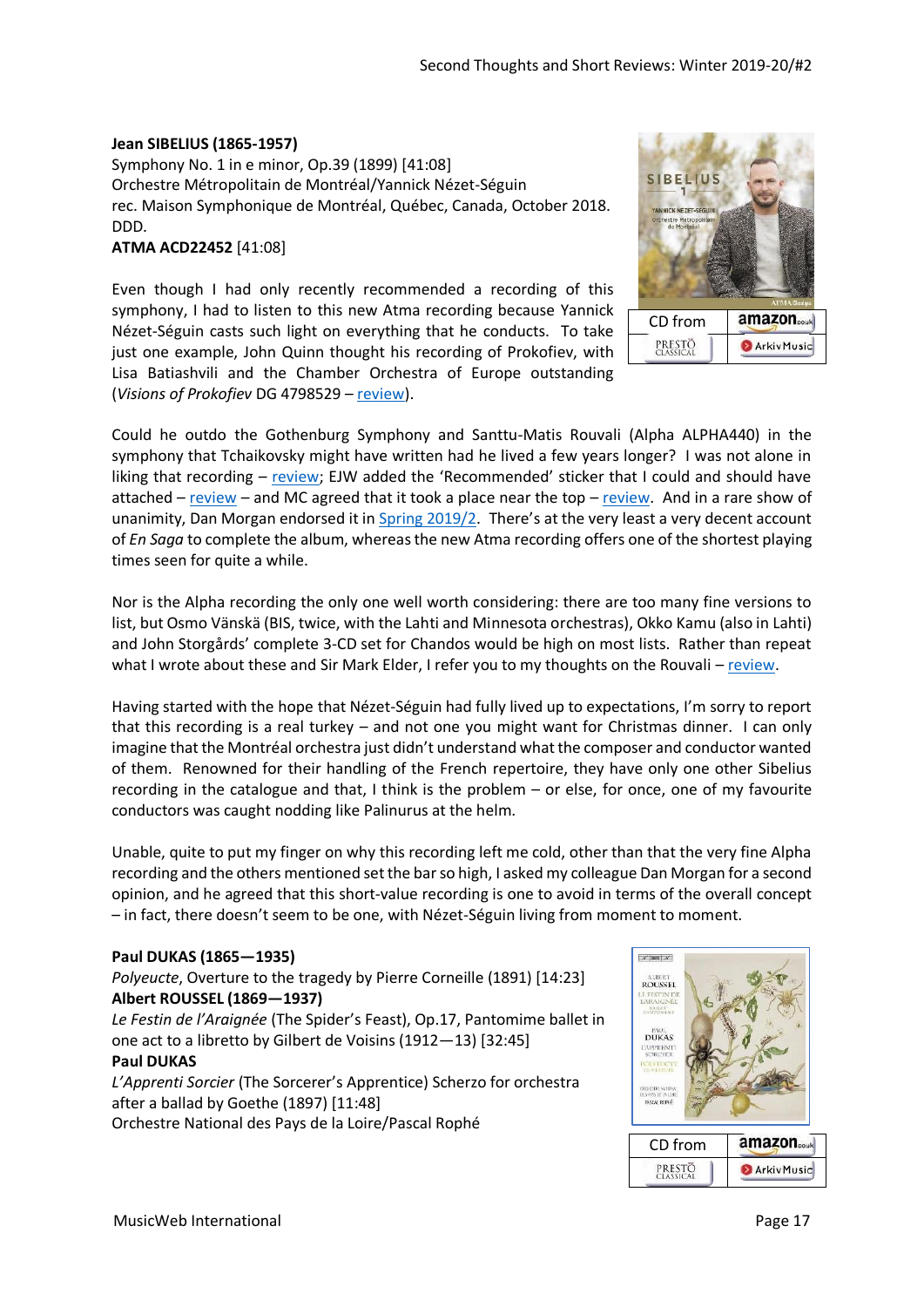rec. July 2018, La Cité des Congrès, Nantes, France. DDD/DSD Reviewed as 24/96 download with pdf booklet from [eclassical.com.](https://www.eclassical.com/rophe-pascal/the-sorcerers-apprentice-the-spiders-feast.html) **BIS-2432 SACD** [59:46]

| Download | eclassical<br>High-quality classical download store |
|----------|-----------------------------------------------------|
| Stream   |                                                     |

We already had more than enough fine recordings of *L'Apprenti Sorcier*, but that made by Ansermet with his Suisse Romande Orchestra remains my benchmark. The Eloquence 2-CD reissue also contains Dukas' *La Péri* and Roussel's *Le festin de l'araignée*, along with his Symphonies Nos. 3 and 4 and the Chausson Symphony (**4800041**). These recordings are preferable to his earlier, mono, accounts, also available on Eloquence – [review.](http://www.musicweb-international.com/classrev/2018/Nov/Debussy_Dukas_4824975.htm)

There are fewer versions of the *Polyeucte* overture, but two couple it, as here, with the Sorcerer: *The Essential Dukas* (**Chandos 2-for-1 241-32** – [review\)](http://www.musicweb-international.com/classrev/2006/jun06/Dukas_essential_chan241-32.htm) and a recording on period instruments from Les Siècles and Xavier Roth (**Actes Sud ASM12** – [review\)](http://www.musicweb-international.com/classrev/2014/Mar14/Dukas_Velleda_ASM12.htm). Most dealers have the Roth for download only; the CD, where available, is expensive at over £20.

For the Roussel, the main competition comes from another Chandos recording conducted by Yan-Pascal Tortelier (**CHAN9494**, with *Bacchus et Ariane*), a Naxos recording (**8.572243**, RSNO/Stéphane Denève, with *Padmâvatî* Suites), and an elderly Jean Martinon recording (Erato **5046661012**, budget price, currently out of stock – [review](http://www.musicweb-international.com/classrev/2003/Oct03/roussel_sy2festin.htm) of earlier release – or 11-CD set **9029548916**, a notable bargain – [Spring 2019/2\)](http://www.musicweb-international.com/classrev/2019/Apr/Spring_2019_2.pdf). By comparison with all these, I found both the major works on the new BIS slightly under-characterised and a little disappointing, but the fine quality of the playing and recording does a good deal to compensate.

# **Ottorino RESPIGHI (1879-1936): Essential Respighi**

*Fontane di Roma* **(Fountains of Rome)** [14:42] Orchestre de la Suisse Romande/Ernest Ansermet rec. January 1963, Victoria Hall, Geneva. ADD. *Gli Uccelli* **(The Birds)** [19:19] William Bennett (flute); London Symphony Orchestra/Istvan Kertesz rec. 14 May 1968, Kingsway Hall, London, ADD. *Trittico Botticelliano* [19:15] The Argo Chamber Orchestra/Laszlo Heltay rec. 18 April 1978, Kingsway Hall, London, ADD. *Feste Romane* **(Roman Festivals)** [24:52] Montreal Symphony Orchestra/Charles Dutoit rec. 25 June 1982, L'Eglise de St. Eustache, Montréal, DDD. **Ancient Airs and Dances**, Suite No. 1, P. 109 [16:51] **Ancient Airs and Dances**, Suite No. 2, P. 138 [18:56] **Ancient Airs and Dances**, Suite No. 3, P. 172 [18:38] London Philharmonic Orchestra/Jesús López Cobos rec. November 1978, Kingsway Hall, London *Pini di Roma* **(Pines of Rome)** [21:09] Cleveland Orchestra/Lorin Maazel Rec. 14 May 1976, Masonic Auditorium, Cleveland **DOUBLE DECCA E4437592** [2:33:44]



I mentioned above (*s.v.* Beethoven) that several of the *Decca Essential* … series were now download only and, in many cases, more expensive than when available on two CDs. Happily, this representative selection of Respighi's best-known works, though hard to come by on disc, remains available at a reasonable £9.91 in lossless sound (£7.49 in mp3). Even here, however, beware of those who are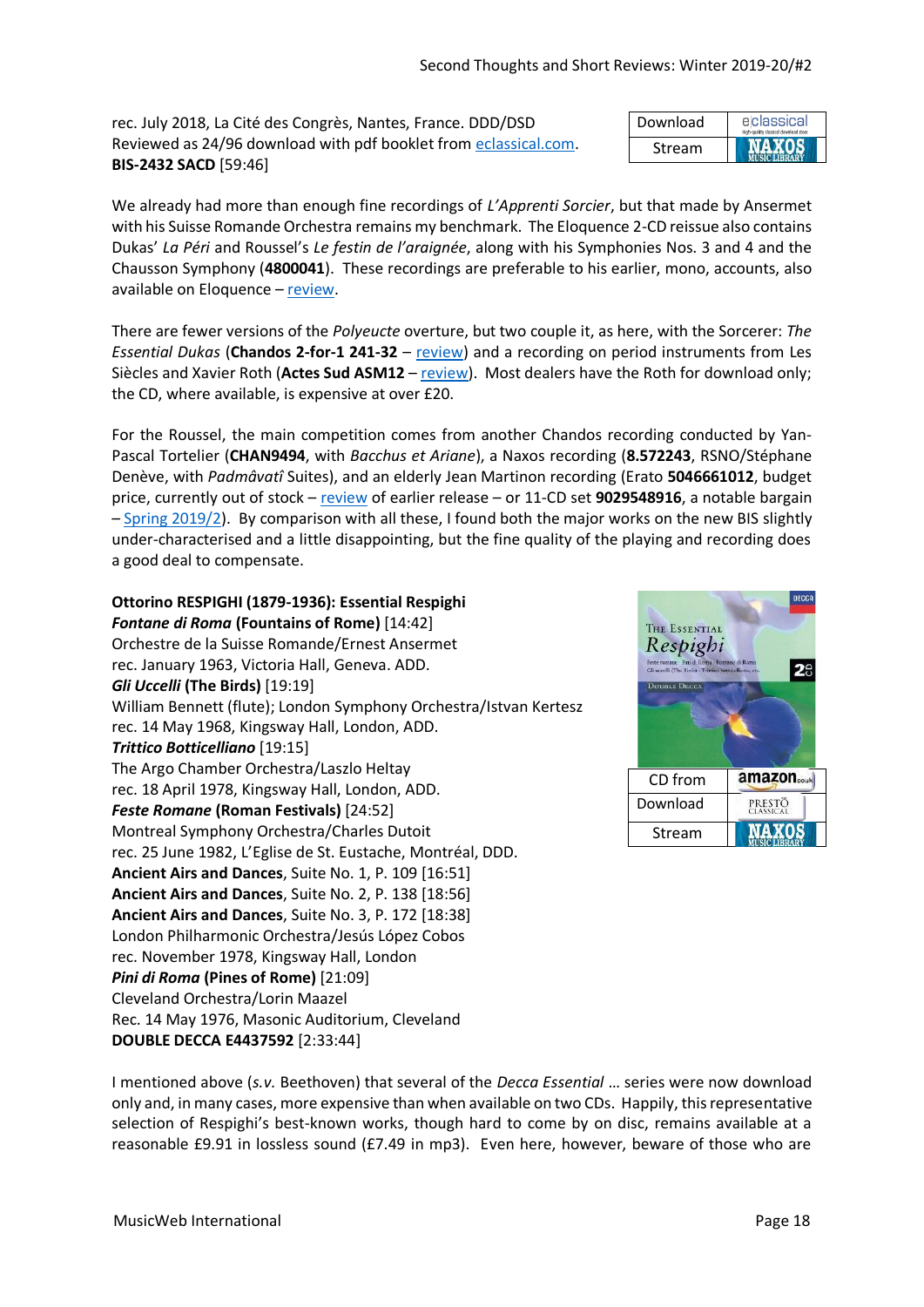asking £11.99 for the lossless version; one dealer has the CDs for £19.99. No download or streamed version comes with the booklet.

All that notwithstanding, I can't think of a better introduction to the composer. It can be supplemented by recordings from Chandos and BIS. There's some overlap with, for example, a similar 2-for-1 set conducted by Geoffrey Simon and Yan Pascal Tortelier (**CHAN241-45** – [review\)](http://www.musicweb-international.com/classrev/2013/May13/Respighi_vetrate_CHAN24145.htm) but, as both are inexpensive and the Chandos offers *Vetrate di chiesa* (Church Windows), *Metamorphoseon*, *Belkis* and *Impressioni brasiliane* in addition to the Roman Trilogy on the Decca menu, it's well worth having both. Guide price for the Chandos: £10.50 (CD direct from [Chandos\)](https://www.chandos.net/products/catalogue/CHAN%20241-45), lossless download £9.75 (from [Presto\)](https://www.prestomusic.com/classical/products/8030315--respighi-church-windows-metamorphoseon-roman-festivals-roman-trilogy). Do NOT pay £17.77being asked for the CD and £18.49 for mp3 by one dealer!



The Ansermet recording of *Pini* and *Fontane* has also been reissued by Decca on mid-price Eloquence, together with his brilliant account of the Rossini/Respigh confection *La Boutique fantasque* – [review.](http://www.musicweb-international.com/classrev/2010/Apr10/Respighi_Ansermet_4800024.htm)

I haven't yet had time properly to evaluate a new recording of Schchedrin's *Carmen* Suite from the Bavarian RSO and Mariss Jansons, but the coupling of *Pines of Rome* sounds very good. (BR Klassik **900183**).

## **Ivor GURNEY (1890-1937)** Violin Sonata in E-flat (1918/1919) [34:38] **Lionel SAINSBURY (b.1958)** Soliloquy for Solo Violin, Op.21 (1993) [7:24] **Edward ELGAR (1857-1934)** Violin Sonata in e minor, Op.82 (1918) [26:22] Rupert Marshall-Luck (violin) Matthew Rickard (piano) rec. 28-29 September 2012, Wyastone Concert Hall, Wyastone Leys, Monmouth **EM RECORDS EMRCD011** [68:24] For CD purchase details see reviews b[y John Quinn: Recording of the Month](http://www.musicweb-international.com/classrev/2013/Feb13/Gurney_EMRCD011.htm) an[d David Jennings.](http://www.musicweb-international.com/classrev/2013/May13/Gurney_EMRCD011.htm)



## *The English Phantasy* **Frank BRIDGE (1879-1941)**

Phantasie for string quartet (1905) [11:11] **Gustav HOLST (1878-1934)** Phantasy on British Folksongs, Op.36 (1916) [10:29] **Eugene GOOSSENS (1893-1962)** Phantasy Quartet for strings, Op.12 (1915) [11:23] **Herbert HOWELLS (1892-1983)** Phantasy String Quartet, Op.25 (1917) [12:43] **Joseph HOLBROOKE (1878-1958)** First Quartet Fantasie in D minor, Op.17b (1906) [14:59] **William HURLSTONE (1876-1906)** Phantasie for string quartet (1905) [8:36] The Bridge Quartet rec. May 2014, St George's Church, Chesterton, UK **EM RECORDS EMRCD025** [69:21] See review b[y Jonathan Woolf.](http://www.musicweb-international.com/classrev/2015/Mar/English_phantasy_EMRCD025.htm)

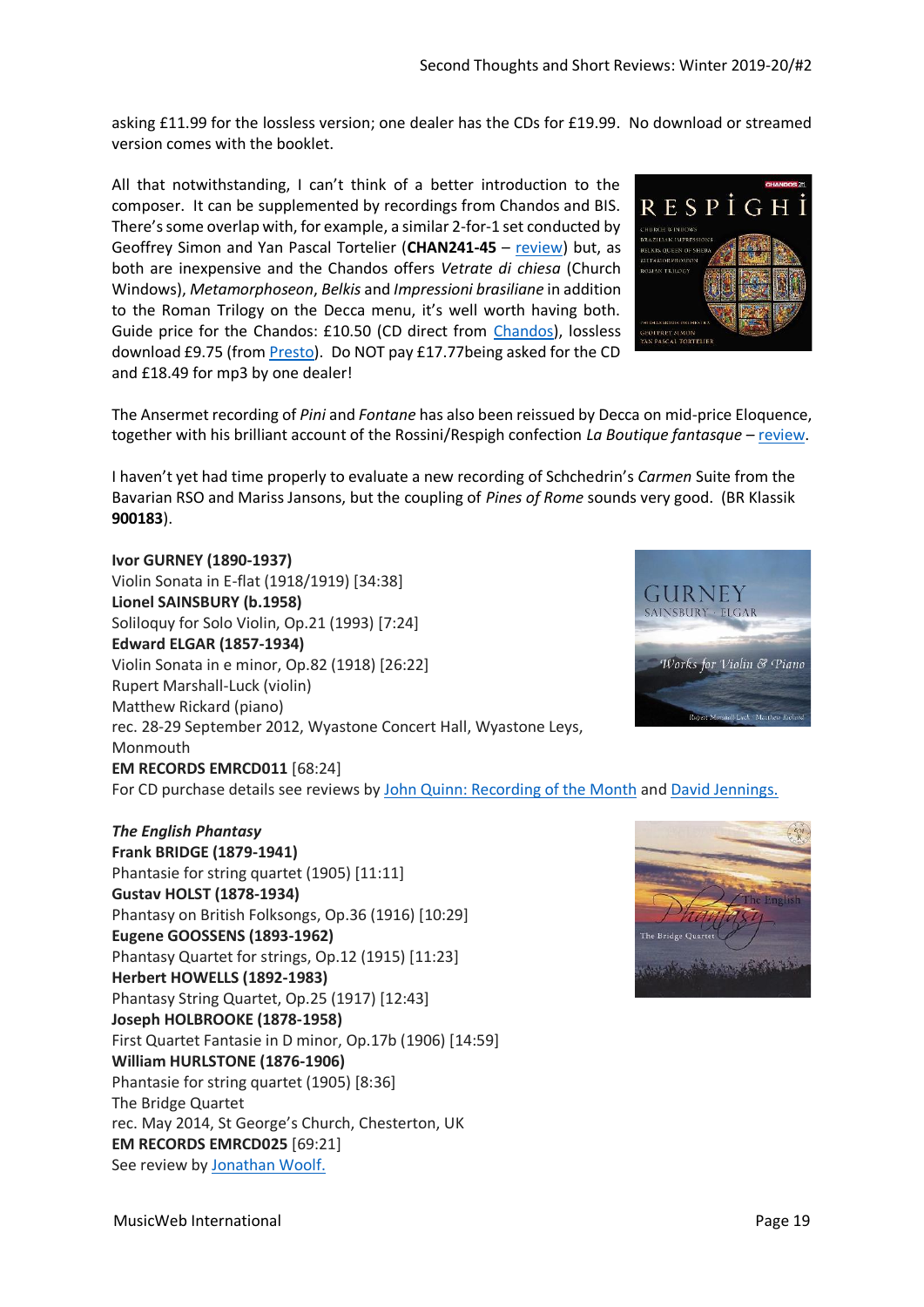**Granville BANTOCK (1868-1946)** Violin Sonata No.3 in C (1940) [22:19] **Cyril SCOTT (1879-1970)** Viola Sonata (1953) [23:57] **Roger SACHEVERELL COKE (1912-1972)** Violin Sonata No.1 in d minor (1940-42) [29:07] Rupert Marshall-Luck (violin/viola) Matthew Rickard (piano) rec. August 2011 (Bantock) and July 2013 (remainder), Concert Hall, Wyastone Leys, Monmouth. DDD. **EM RECORDS EMRCD018** [75:21] Se[e review by Jonathan Woolf and editorial note by Rob Barnett](http://www.musicweb-international.com/classrev/2014/Feb14/Bantock_Scott_sonatas_EMRCD018.htm)



**EMRCD011**: Valuable as this is for the Elgar, it's for the premiere – and still the only – recording of the Gurney Sonata that this album remains very important. Regular readers will know that I have been monitoring the value of a monthly subscription to emusic.com, but almost the sole remaining jewel there is the EM Records catalogue; this recording comes in full-cream mp3 (320 kb/s) for £3.36 (or less, depending on your subscription). The EM Records catalogue is enough to keep me on board for a month or so more – but after that I can't see much future in it unless some of the major labels can be persuaded to return, which now seems very unlikely.

**EMRCD025**: Another very valuable recording of English music – and this one is even less expensive, at £2.52 in 320 kb/s mp3 from emusic.com. If only they had included the booklets, these two downloads would have been near-ideal, and even the more expensive downloads from Presto or the streamed versions from Naxos Music Library don't provide those.

**EMRCD018:** Another very worthwhile and inexpensive full-bit-rate mp3 download from emusic.com, this time for £4.20. At this rate, a month's membership is worth taking out just for these EM recordings. Again, however, there's no booklet from any streaming or download source, but the review and Rob Barnett's editorial note amply compensate.

## **Sir Eugene GOOSSENS (1893-1962)**

Phantasy Concerto for Violin and Orchestra, Op.63 (1946-48, rec. 1958) [28:52] Symphony No.2, Op.62 (1942-45) [39:26] Tasmin Little (violin) Melbourne Symphony Orchestra/Sir Andrew Davis rec. Robert Blackwood Hall, Monash University, Melbourne, Victoria, Australia; 27 – 29 March 2018 (Phantasy Concerto) and 9 – 10 July 2019 (Symphony No. 2) DDD/DSD. **CHANDOS CHSA5193 SACD** [68:21]

This is Volume 3 of the Chandos series of Sir Eugene Goossens' Orchestral Works. Volume One started the series with performances directed by Richard Hickox (**CHSA5068** – [review\)](http://www.musicweb-international.com/classrev/2009/Mar09/Goossens_CHSA5068.htm) and a recording of shorter pieces

followed on **CHSA5119**, this time with Sir Andrew Davis at the helm – [review](http://www.musicweb-international.com/classrev/2013/Apr13/Goossens_orchestral_CHSA5119.htm) – [review](http://www.musicweb-international.com/classrev/2013/July13/Goossens_orchestral_v2_CHSA5119.htm) – as on the latest, third release. Like Volume 1, the latest opens with a 'Phantasy' concerto, this time for violin. Like so many of his contemporary composers, Goossens wrote a number of pieces with that title – as, for example, his *Phantasy Quartet*, recorded by EM Records with other such works (above).

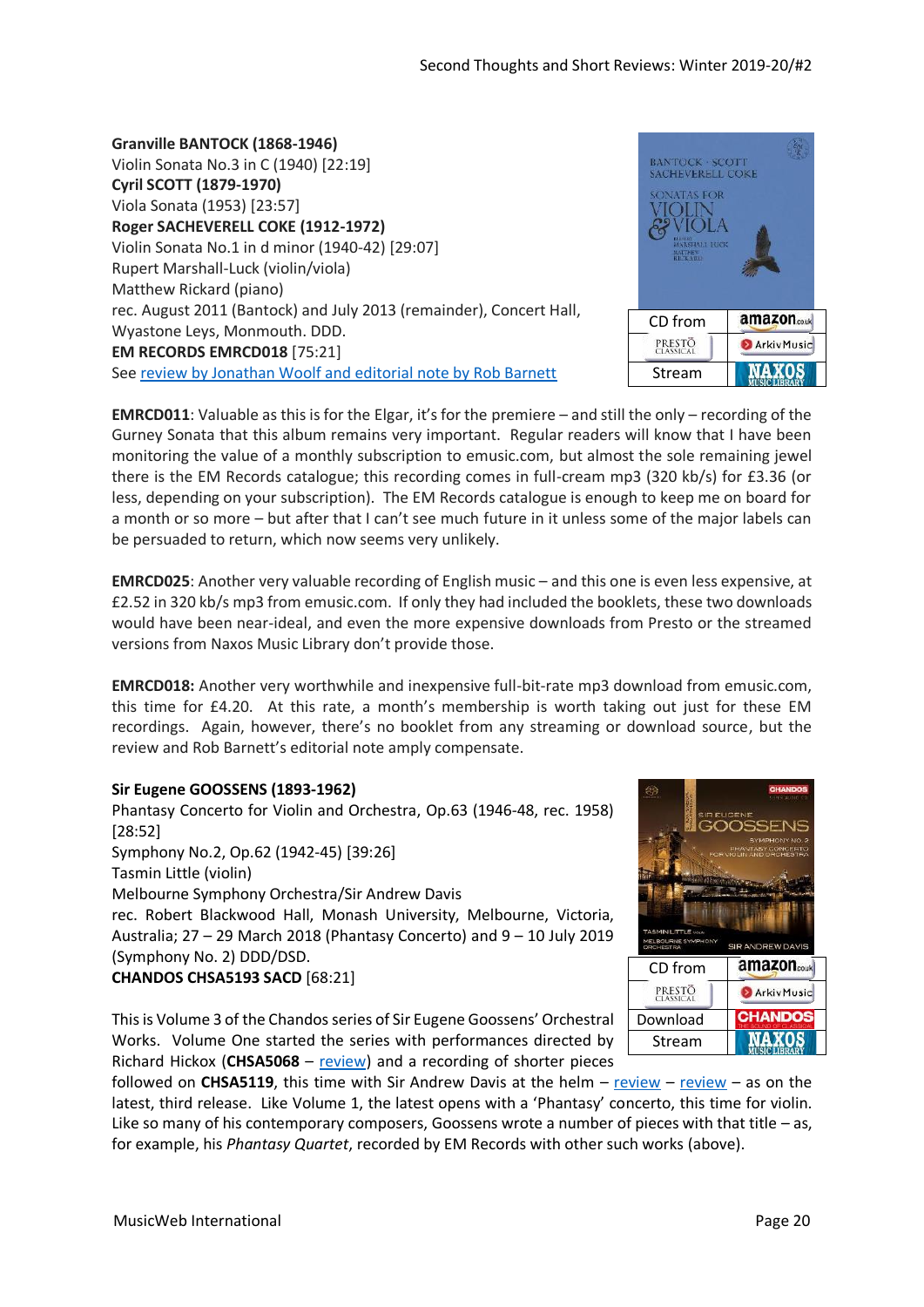I don't recall hearing any other performances of the concerto or the wartime symphony. They aren't the easiest music to come to terms with, but they repay the effort, especially from hearing these dedicated performances. A glitch in my press access to Chandos meant that I had to listen in mp3 via Naxos Music Library; even in that format the recording sounds fine, but 24-bit should be better still – there's even surround download on offer, albeit at a price (£19.99). When eclassical.com offer BIS surround for the same price as 24-bit stereo, I wonder why the premium?

### **Dmitri SHOSTAKOVICH (1906-1975)**

Symphony No. 13 [in B flat minor, 'Babi Yar', Op. 113](http://www.musicweb-international.com/mwork_index/shost_sy1315.htm) (1962) [68:29] Alexey Tikhomirov (bass) Men of the Chicago Symphony Chorus Chicago Symphony Orchestra/Riccardo Muti rec. live, September 2018, Orchestra Hall, Chicago **CSO RESOUND CSOR 901 1901** [68:29] Reviewed as a 16-bit press preview; no booklet provided

How's that for serendipity? Exactly a year ago I welcomed the Muti/CSO recording, *[Italian Masterworks](http://www.musicweb-international.com/classrev/2019/Jan/Italian_masterworks_CSOR9011801.htm)*, an opera-themed album whose musical and technical excellence combined to make it one of my top picks for



| CD from | amazon <sub>couk</sub> |
|---------|------------------------|
| PRESTO  | ArkivMusic             |

2019. Then again, this fine partnership seldom disappoints, their Berlioz *[Symphonie fantastique/Lélio](http://www.musicweb-international.com/classrev/2015/Sep/Berlioz_symph_CSOR9011501.htm)* and Prokofiev *[Romeo and Juliet suites](http://www.musicweb-international.com/classrev/2014/Nov14/Prokofiev_Romeo_CSOR9011402.htm)* just as impressive in both respects. I've not heard them in Shostakovich before, although [John Quinn](http://www.musicweb-international.com/classrev/2016/Nov/Shostakovich_Michelangelo_CSOR9011602.htm) made their *Suite on Verses of Michelangelo Buonarroti* a Recording of the Month.

Shostakovich's Symphony No. 13 'Babi Yar', based on eponymous texts by Yevgeni Yevtushenko, proved controversial from the very start. Kruschev denounced it, Yevgeny Mravinsky declined to conduct the premiere - Kiril Kondrashin did the honours - and three bass soloists pulled out before Vitaly Gromadsky agreed to sing the part. Apart from the subsequent Melodiya recording, which I have in the excellent Aulos remastering, Praga Digitals have released a live recording of what they claim was the work's second performance; however, as John Quinn points out in his thoughtful and thorough [review](http://www.musicweb-international.com/classrev/2014/Aug14/Shostakovich_sy13_350089.htm), there are some doubts about the album's provenance.

I first came to Op. 113 via André Previn's 1979 performance with the London Symphony Orchestra and Chorus - the latter led by Richard Hickox - at their electric best (EMI-Warner); this sounds even more thrilling in its remastered form [\(review\)](http://www.musicweb-international.com/classrev/2016/Jun/Shostakovich_sy13_WPCS23265.htm). As desirable as that version is, my loyalty to Bernard Haitink's Concertgebouw one, set down five years later, remains unshakable (Decca). Superbly played, sung and recorded, this is one of the very best things the Dutchman has ever done. I also admire Mark Wigglesworth's fine BIS cycle, but I've never warmed to his take on 'Babi Yar'. Perhaps I'm too easily persuaded by Haintink's grimly granitic approach, but Wigglesworth, who usually digs deep in these symphonies, seems comparatively lightweight here.

And that, I'm afraid, is the problem with this CSO performance. As expected, the orchestra are on top form, and the recording itself is quite outstanding. What a pity, then, that Muti blunts the score's edges, robbing it of essential dynamism and declamatory power. In fact, he prettifies the music in a way that undermines its dark literary and musical content; also, his rather streamlined chorus lack the raw idiom of Kondrashin's, the incisiveness and passion of Previn's, or the crushing weight of Haitink's. Similarly, his soloist, Alexey Tikhomirov, is outclassed by Gromadsky (Kondrashin), Marius Rintzler (Haitink), and, my go-to guy, Previn's Dimiter Petkov. Alas, returning to Muti's performance highlights its interpretive flaws; for instance, 'Humour', just too jolly, doesn't begin to acknowledge the bitter subtext here. Most disappointing, 'Fears' and 'Career' seem curiously low key, the symphony's closing bars pale rather than poignant.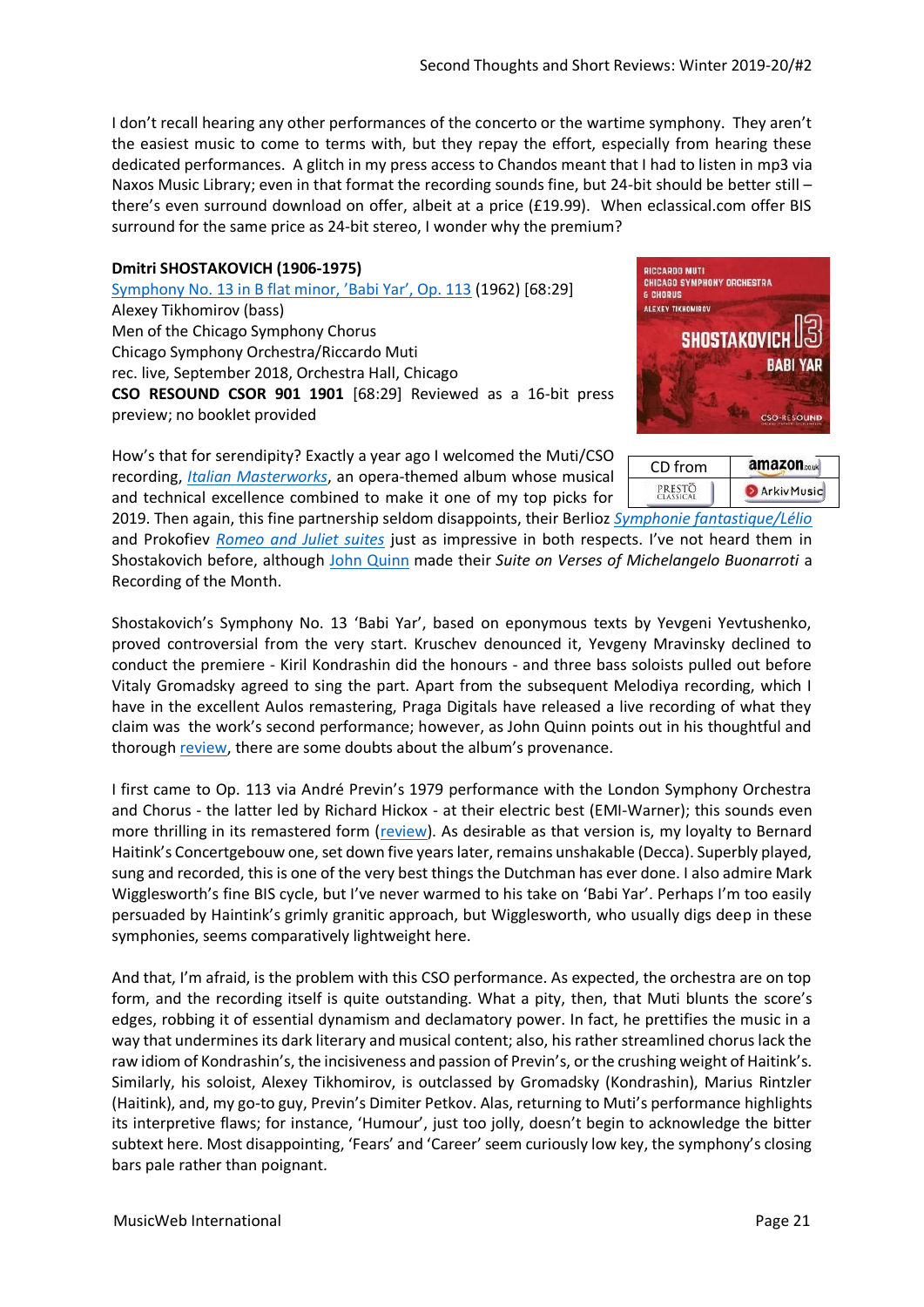A rare misstep for Muti and his fine forces; stunning sonics, though. **[DM]**

**Note**: the Melodiya Kondrashin recording is now download only and you have to buy all the symphonies, with a mix of conductors – Kondrashin in No.13 – for around £110 in lossless sound (**MELCD1002431** – [review](http://www.musicweb-international.com/classrev/2007/Feb07/Shostakovich_Kondrashin_MELCD1010165.htm) of earlier reissue). The Praga Digitals recording which Dan mentions is on **DSD350089**, with excerpts from the Cantata for the 20<sup>th</sup> Anniversary of the Revolution – [review.](http://www.musicweb-international.com/classrev/2014/Aug14/Shostakovich_sy13_350089.htm) The Previn recording seems to be available on an expensive import from Japan or on an EMI twofer with No.10, now download only. Alto have reissued some of Rozhdestvensky's Melodiya recordings: perhaps they may get around to No.13, formerly available on Olympia's very valuable series of CDs (**OCD132**). Bargain hunters should be happy with the Naxos recording with Petrenko and the RLPO (*Recording of the Month*: [review](http://www.musicweb-international.com/classrev/2014/Dec14/Shostakovich_sy13_8573218.htm) – [review](http://www.musicweb-international.com/classrev/2014/Oct14/Shostakovich_sy13_8573218.htm) – [DL News 2014/13\)](http://www.musicweb-international.com/classrev/2014/Oct14/DL_News_2014_13.htm). [BW]

### **Henryk Mikołaj GÓRECKI (1933-2010)**

Symphony No.3, Op.36 'Symphony of Sorrowful Songs' (*Symfonia pieśni żałosnych)* (1976) [50:53] Yvonne Kenny (soprano) Adelaide Symphony Orchestra/Takuo Yuasa rec. Adelaide Town Hall, 4-6 September 2000. DDD Texts and translations included **ABC 4812523** [50:53]



amazon....

**D** Arkiv Music **CHANDOS NAXOS** 

CD from

**PRESTO** 

Stream

Just a short update here on a recording which I thought equal to any of this hypnotic work when I reviewed a mid-price reissue in 2016 (**4812523** – [review\)](http://www.musicweb-international.com/classrev/2016/Nov/Gorecki_sy3_4812523.htm). That mid-price CD remains available, though costing a little more than when I reviewed it – around £9.50 – and the download, with booklet, now costs an unfeasible £12.40. Either way, this is still a Download

competitive recording, just slightly less so than before. The Dawn Upshaw version (Nonesuch) remains at full price and the download again costs more than the CD, at around £13.50 for lossless and without booklet.

### *The Soldier - From Severn to Somme*



**George BUTTERWORTH**; **Ivor GURNEY**; **Arthur SOMERVELL**; **George BUTTERWORTH**; **Gustav MAHLER; Gabriel FAURÉ**; **Charles IVES; Modest MUSSORGSKY; Robert SCHUMANN**; **Hugo WOLF; Gerald FINZI; Francis POULENC** and **John IRELAND**

Christopher Maltman (baritone), Joseph Middleton (piano) rec. 2018, Potton Hall, Westleton, UK. DDD. Texts and English translations included Reviewed as 24/96 download with pdf booklet from [hyperion](https://www.hyperion-records.co.uk/dc.asp?dc=D_SIGCD592)[records.co.uk](https://www.hyperion-records.co.uk/dc.asp?dc=D_SIGCD592)

**SIGNUM CLASSICS SIGCD592** [73:54] For CD purchase details see *Recording of the Month* [review by John Quinn.](http://www.musicweb-international.com/classrev/2019/Dec/Soldier_SIGCD592.htm)

Most of the music here sets words from Housman's *A Shropshire Lad*, so it begs comparison with the complete recording of that cycle, read by Alan Bates and with settings by Butterworth, Orr, Ireland, Moreland, Horder, Barber and Lennox Berkeley, performed by the two Johnsons, Anthony Rolfe and Graham (Hyperion 2-for-1 Dyad **CDD22044:** *[Bargain of the Month](http://www.musicweb-international.com/classrev/2002/Feb02/AShropshireLad.htm),* £10.50 on CD or £8.99 as lossless download from [hyperion-records.co.uk\)](https://www.hyperion-records.co.uk/dc.asp?dc=D_CDD22044). Another Hyperion recording brings settings by Vaughan Williams (*On Wenlock Edge*), Ivor Gurney (*The Western Playland* and *Ludlow and Teme*) (Helios **CDH55187** – [review](http://www.musicweb-international.com/classrev/2005/Jan05/Gurney_songs.htm) - £5 on CD or lossless download with pdf booklet from [hyperion-records.co.uk\)](https://www.hyperion-records.co.uk/dc.asp?dc=D_CDH55187).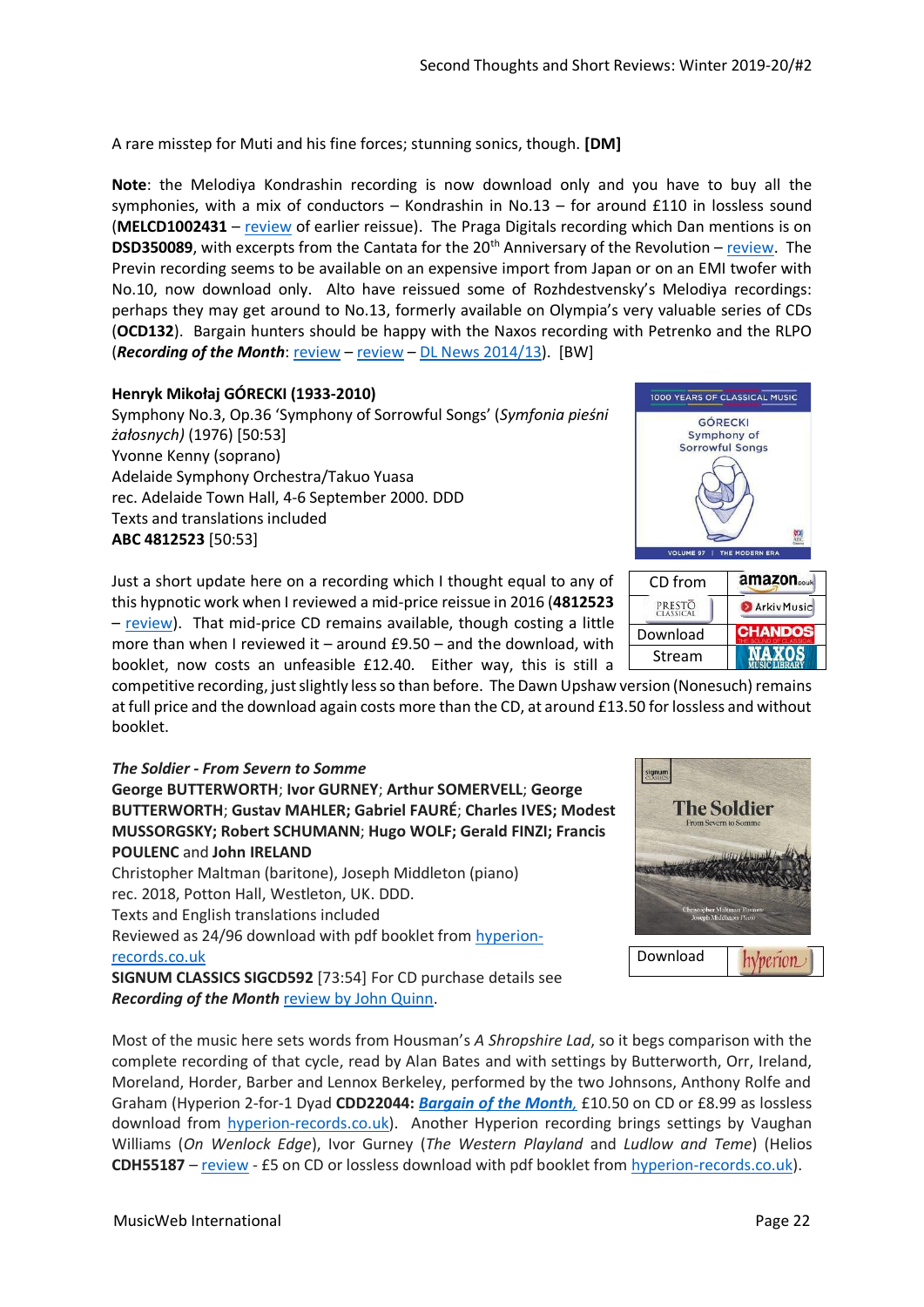Those two inexpensive recordings remain well worthwhile – the Helios especially valuable for the Gurney – but the thematic layout of the new recording, while spreading five of the six Butterworth settings across the various sections (Home, Journey, Battle and Epitaph) makes good sense. The 24 bit download will be a must for audiophiles, but the rest of us will probably remain content with the earlier recordings. On balance, the new Signum is the one to have, but I shan't be getting rid of the older Hyperions or, indeed, the Butterworth and Gurney recording by Benjamin Luxon and David Willison on Chandos CHAN8831 - [DL News 2014/14.](http://www.musicweb-international.com/classrev/2014/Nov14/DL_News_2014_14.htm) If you like the three short Gurney items on Signum, the Helios or the Chandos will be an essential extra purchase.

*Neujahrskonzert* **– New Year's Day Concert 2020 Carl Michael ZIEHRER** Overture *Die Landstreicher* (The vagabonds) [5:09] **Josef STRAUß** *Liebesgrüße*. (Love's greetings) Waltz, Op.56 [8:10] *Liechtenstein-Marsch*, Op.36 [3:15] **Johann STRAUß II** *Blumenfest* (Flower festival) Polka. Op.111 [2:51] *Wo die Citronen blüh*'*n*. (Where the lemon trees bloom) Waltz, Op.364 [9:37] **Eduard STRAUß** CD from amazon. *Knall und Fall*. (Without warning) Polka schnell, Op.132 [2:35] **PRESTO D** Arkiv Music **Franz von SUPPÉ VAXO** StreamOverture *Leichte Kavallerie* (Light Cavalry) [7:10] **Josef STRAUß** *Cupido*. Polka française, Op.81 [3:29] **Johann STRAUß II** *Seid umschlungen, Millionen*. (Be embraced, you millions) Waltz, Op.443 [10:18] **Eduard STRAUß** *Eisblume*. (Ice flower) Polka mazurka, Op.55 (arr. W. Dörner) [4:54] **Josef HELLMESBERGER II** Gavotte [5:07] **Hans Christian LUMBYE** *Postillon-Galopp*, Op.16/2 (arr. W. Dörner) [2:30] **Ludwig van BEETHOVEN** *Zwölf Contretänze*, (12 Contredanses, WoO14/1-3, 7, 8, 10) [4:36] **Johann STRAUß II** *Freuet euch des Lebens*. (Enjoy life) Waltz, Op.340 [7:55] *Tritsch-Tratsch*. Polka schnell, Op.214 [2:44] **Josef STRAUß** *Dynamiden*. Waltz, Op.173 [10:35] Encores: **Josef STRAUß** *Im Flüge* [2:09] **Johann STRAUß II** *An der schönen blauen Donau*, Op.314 [10:32] **Johann STRAUß I** *Radetzky* March, Op.228 [3:55] Vienna Philharmonic Orchestra/Andris Nelsons rec. Goldener Saal, Musikverein, Vienna, 1 January 2020. **SONY 19439702362** (2 CDs); **19439702389** (blu-ray); **19439702379** (DVD); **19439702391** (3 LPs)